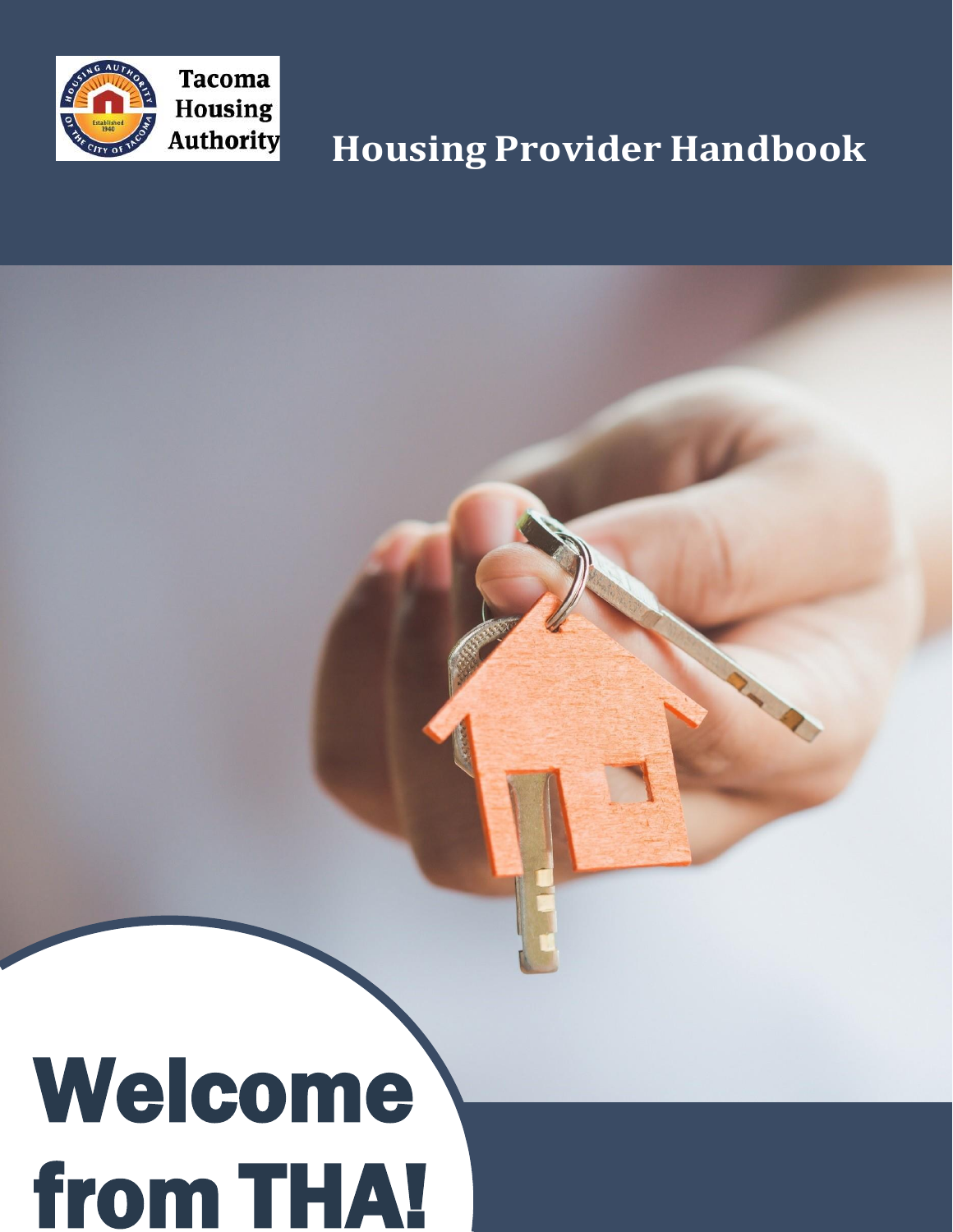

**TACOMA HOUSING AUTHORITY**

# HOUSING CHOICE VOUCHER for TACOMA HOUSING AUTHORITY

## HOUSING PROVIDER HANDBOOK

Last revised: May 26th, 2022

**Tacoma Housing Authority** 902 S L Street Tacoma, WA 98405 (253) 207-4400 [www.tacomahousing.org](http://www.tacomahousing.org/)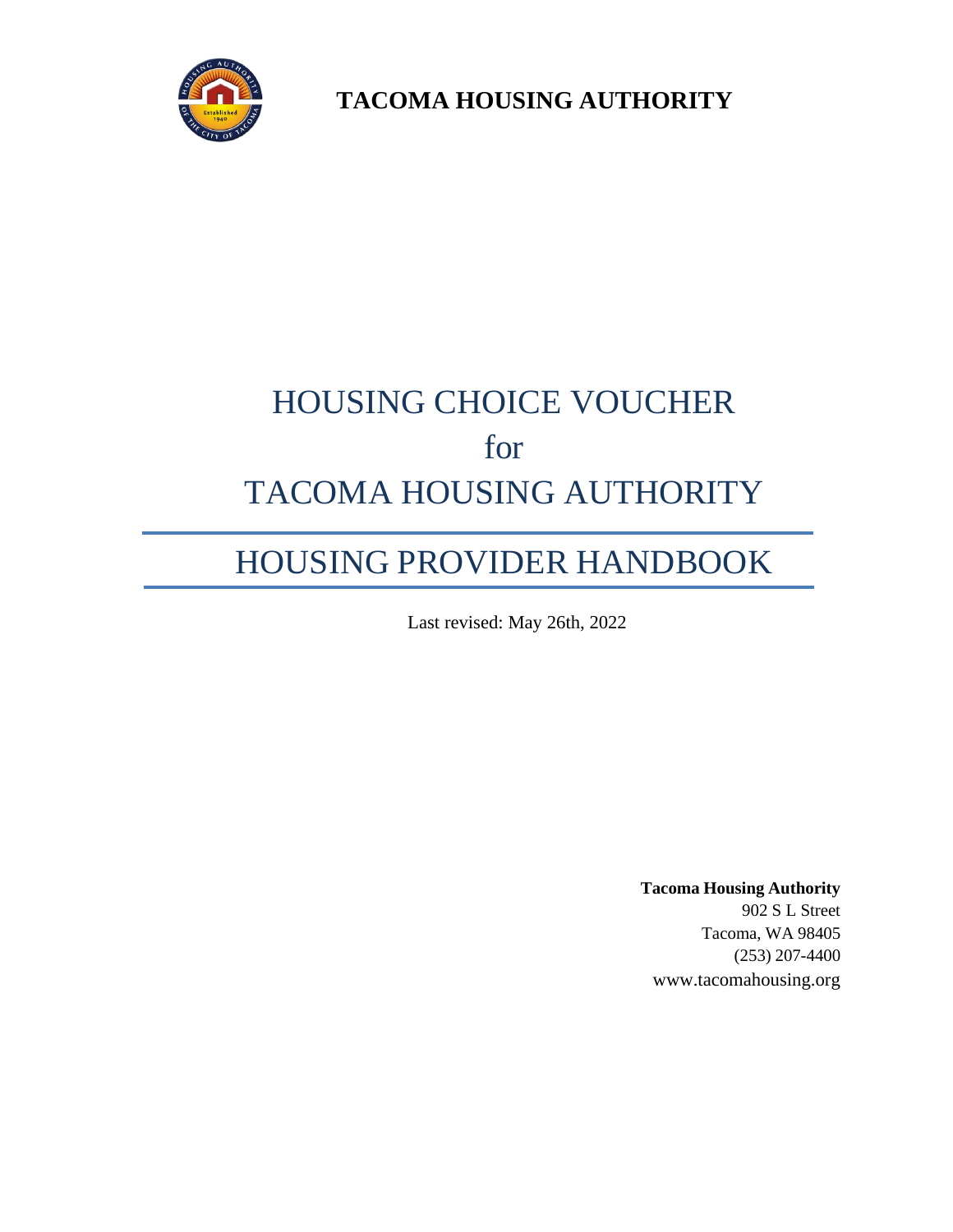#### **TABLE OF CONTENTS**

| 1.               |     |  |  |  |  |  |  |  |  |
|------------------|-----|--|--|--|--|--|--|--|--|
|                  | 1.1 |  |  |  |  |  |  |  |  |
|                  | 1.2 |  |  |  |  |  |  |  |  |
|                  | 1.3 |  |  |  |  |  |  |  |  |
|                  | 1.4 |  |  |  |  |  |  |  |  |
|                  | 1.5 |  |  |  |  |  |  |  |  |
| 2.               |     |  |  |  |  |  |  |  |  |
|                  | 2.1 |  |  |  |  |  |  |  |  |
|                  | 2.2 |  |  |  |  |  |  |  |  |
|                  | 2.3 |  |  |  |  |  |  |  |  |
| 3.               |     |  |  |  |  |  |  |  |  |
|                  | 3.1 |  |  |  |  |  |  |  |  |
|                  | 3.2 |  |  |  |  |  |  |  |  |
|                  | 3.3 |  |  |  |  |  |  |  |  |
|                  | 3.4 |  |  |  |  |  |  |  |  |
| $\overline{4}$ . |     |  |  |  |  |  |  |  |  |
|                  | 4.1 |  |  |  |  |  |  |  |  |
| 5.               |     |  |  |  |  |  |  |  |  |
|                  | 5.1 |  |  |  |  |  |  |  |  |
|                  | 5.2 |  |  |  |  |  |  |  |  |
|                  | 5.3 |  |  |  |  |  |  |  |  |
|                  | 5.4 |  |  |  |  |  |  |  |  |
|                  | 5.5 |  |  |  |  |  |  |  |  |
|                  | 5.6 |  |  |  |  |  |  |  |  |
|                  | 5.7 |  |  |  |  |  |  |  |  |
|                  | 5.8 |  |  |  |  |  |  |  |  |
|                  | 5.9 |  |  |  |  |  |  |  |  |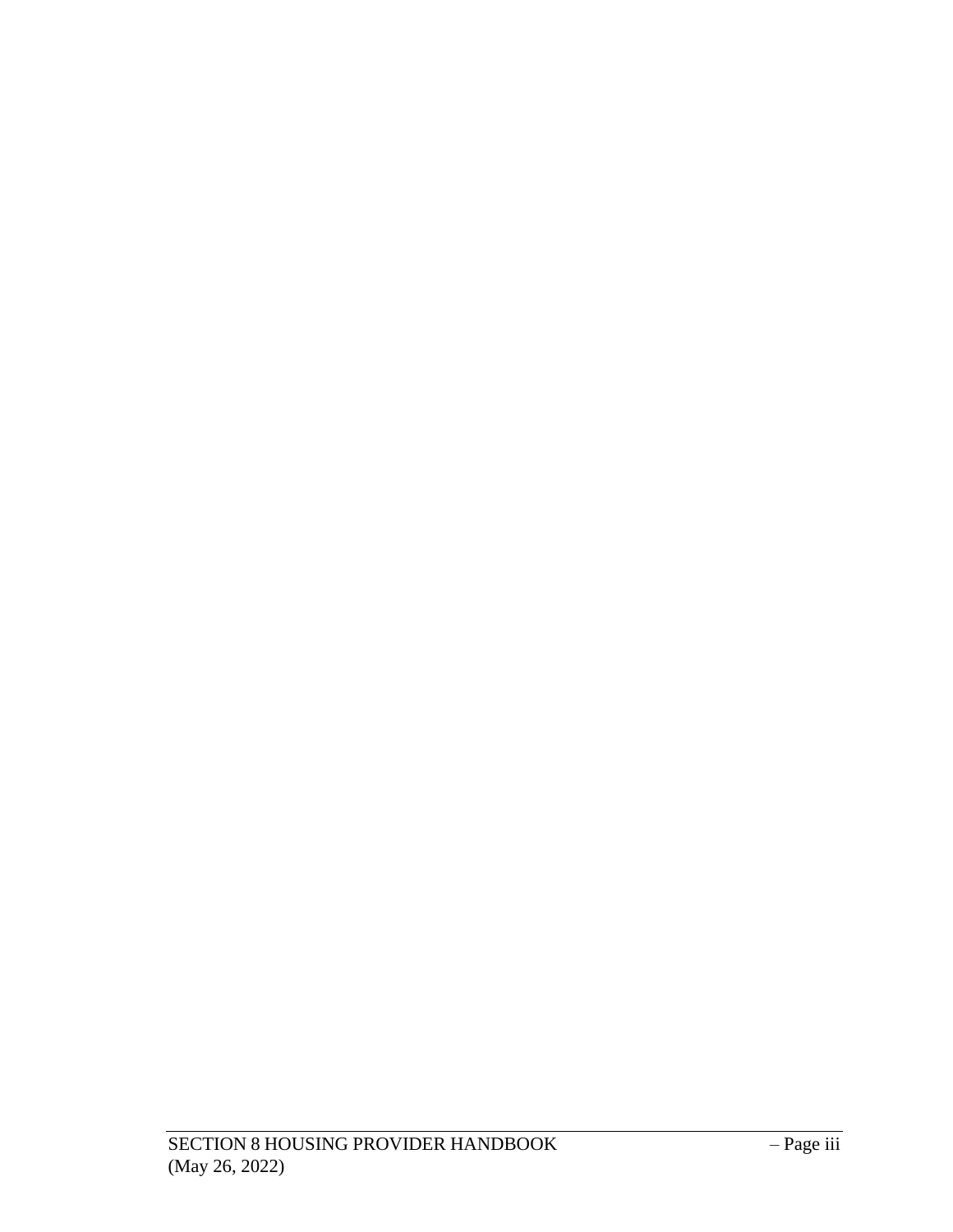We are excited to have you join Tacoma Housing Authority in meeting the housing needs of families in our community. This Handbook will help you be a successful landlord with the Section 8 Voucher Program. We hope that you find it useful and will refer to it often.

#### <span id="page-4-1"></span><span id="page-4-0"></span>**1. INTRODUCTION**

#### **1.1 What Is The Section 8 Housing Choice Voucher Program?**

The Section 8 Voucher Program is a rent subsidy program funded by the Department of Urban Development (HUD) and administered by the Housing Authority. The purpose of the Section 8 program is to provide rental assistance to low income families.

#### **1.2 What Is A Section 8 Housing Choice Voucher?**

<span id="page-4-2"></span>The Section 8 Housing Choice Voucher allows the Housing Authority to pay a fixed amount based on the tenant's income with the tenant is responsible for any amount above the Section 8 payment. The tenant will be responsible to pay a portion of their monthly income for rent and utilities. There are no published limitations on the amount of contract rent a landlord may request; however, the rent must still be comparable to other similar units in the area**.**

#### <span id="page-4-3"></span>**1.3 What Are The Benefits To A Landlord?**

Over the years, many landlords and property managers have come to appreciate the following advantages of our rental assistance programs:

- Having a contracted monthly assistance payment that is on time and guaranteed.
- For a Section 8 voucher holder, if the tenant's income decreases, their portion of the rent can be lowered and the Housing Authority's portion can be increased, so the Landlord gets their full rent amount. For the HOP subsidy, the amount THA pays is consistent based on the THA payment standards.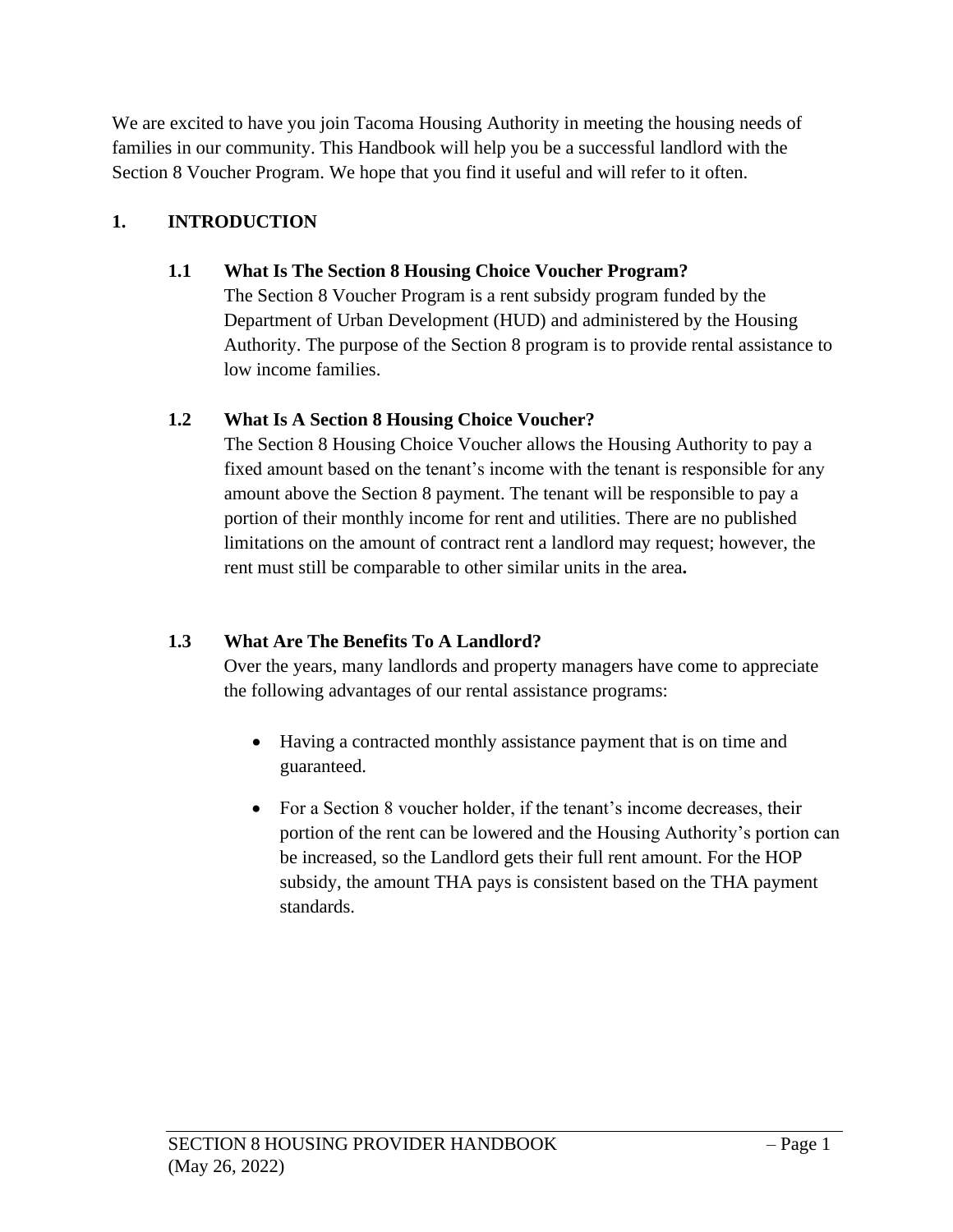- There is minimal paperwork to be done and Landlords use their own lease and their screening process for tenant selection.
- Inspections done by the Housing Authority will help you to maintain your property. Keeping your property well maintained helps ensure its resale value and also makes it easier to lease up again when a participant does vacate.
- The program provides an additional avenue for locating tenants to fill vacant units and a listing tool to list vacant units.

#### <span id="page-5-0"></span>**1.4 How Does a Landlord Participate in the Rental Assistance Programs?**

Any landlord willing to work within the guidelines of the programs can rent their unit with THA. The rent must be within the program limits and comparable to other rents in the area, the unit must meet the Housing Quality Standards, and the landlord must be willing to maintain and enforce their obligations under the signed contracts. THA provides a courtesy list of units, which is available to participants.

#### <span id="page-5-1"></span>**1.5 Who Is An Eligible Participant?**

There are five eligibility requirements for admission to the programs. To be eligible, the family must:

- Qualify as a Family as defined by HUD and the Housing Authority.
- Have income at or below HUD-specified income limits.
- Qualify on the basis of citizenship or the eligible immigrant status of family members.
- Provide social security cards/number information for all family members as required by HUD.
- Consent to the Housing Authority's collection and use of Family information as provided for Housing Authority-provided consent forms.

Once the Housing Authority approves the applicant/family for admission to the program and family attends a briefing, family is issued the Housing Voucher or HOP subsidy. At the briefing, the family will receive information about searching for a suitable unit and an Estimated Subsidy form, which gives the amount of rent they can afford. The family also receives a Landlord Package to take to the Owner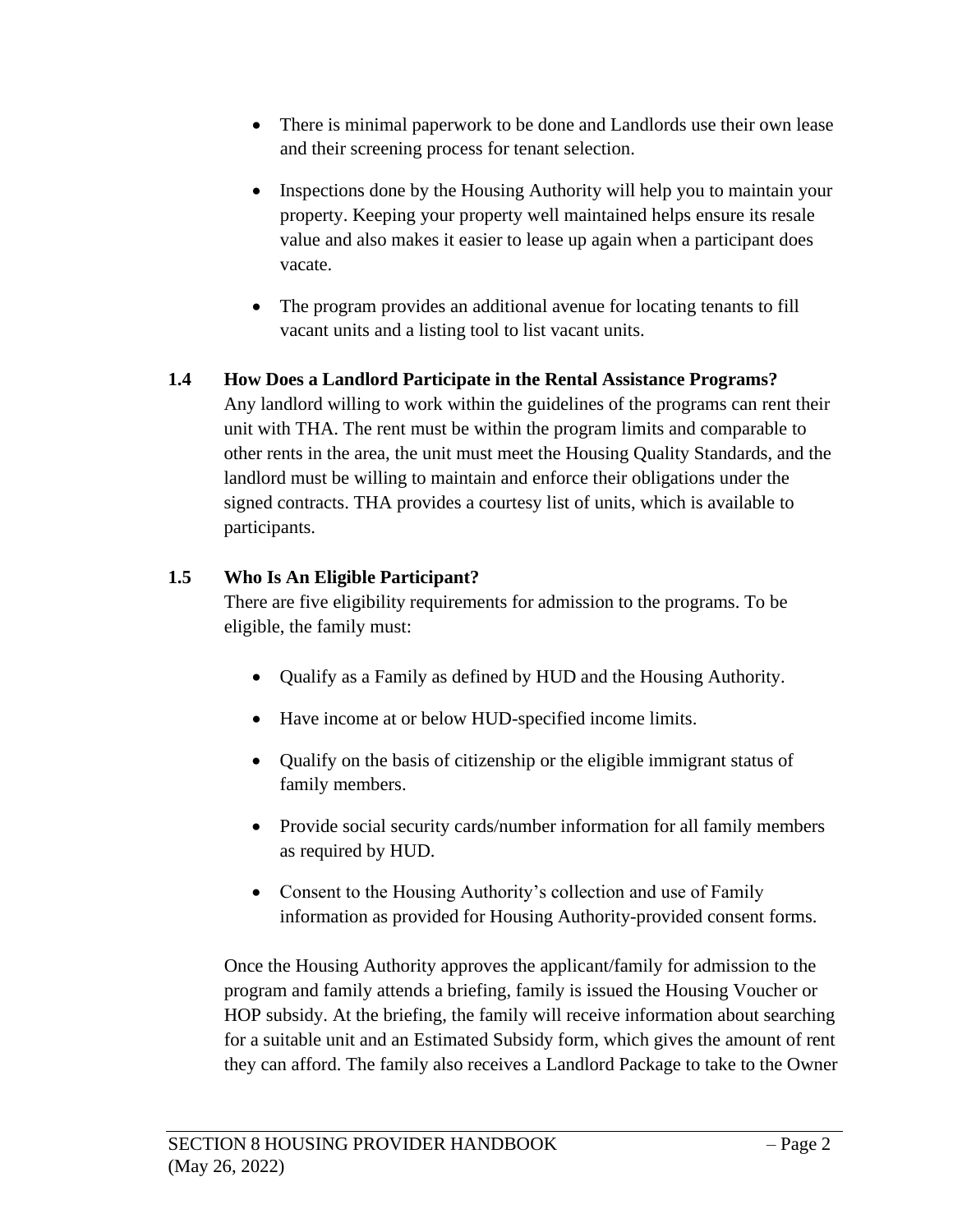to complete with them. The owner is responsible to screen the family for references for suitability to lease their unit.

#### <span id="page-6-1"></span><span id="page-6-0"></span>**2. HOW DOES THE PROCESS WORK?**

Once the family finds a landlord willing to participate, the following process begins:

#### **2.1 Tenant Screening**

When a tenant approaches a landlord about renting a unit, it is important to remember they have only been screened by the Housing Authority for program eligibility criteria and have not been screened for suitability. This should be the first step performed by the landlord. It is all right to charge a screening fee to the prospective tenant as long as it is the same fee charged to other unassisted tenants.

#### <span id="page-6-2"></span>**2.2 The Request for Tenancy Approval**

If the tenant passes the landlord's screening criteria, the new landlord must complete four forms in order to get the process started: the "Request for Tenancy Approval", the "Section 8 Landlord Certification", a request for "Taxpayer Identification Number", and "the Lead Based Paint" form. The landlord and the participant must complete and return these forms to the Housing Authority for review. The Housing Authority will look at the rent requested by the landlord. It must be comparable to rents for other similar units in the area. If these criteria are met, the information will be forwarded to an inspector to schedule an inspection.

#### <span id="page-6-3"></span>**2.3 The Unit Rent Approval**

At the time of initial lease-up on the Section 8 program, a unit must be rent reasonable in comparison to other rents charged for comparable unassisted units.

If the requested rent amount meets the criteria, the unit is scheduled for an inspection. If the requested rent is not rent reasonable, the landlord will be asked to negotiate a lower rent. There is no obligation to alter the rent. However, if the landlord is unable to lower the rent, the unit cannot be used on the program and the participant will need to look elsewhere. There can be no side agreements between the landlord and the tenant requesting the tenant to pay the difference.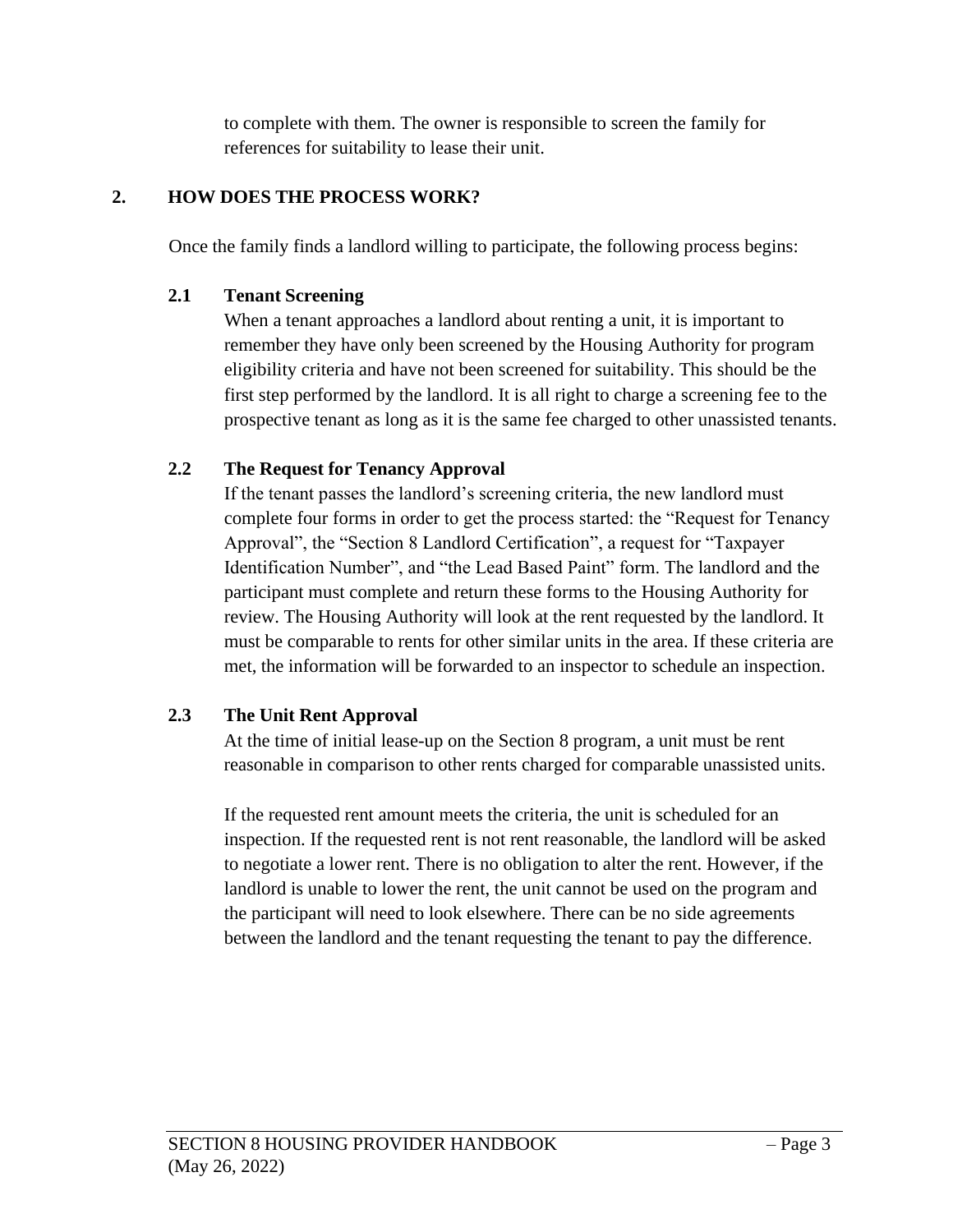#### <span id="page-7-0"></span>**3. THE INSPECTION PROCESS**

Housing Quality Standards (HQS) play an important role in the administration of the Programs. The HQS inspection is required before assistance can be appropriated. The basic purpose of the inspection is to insure that the unit meets all the minimum inspection standards set by HUD. If the unit fails the initial inspection, all failed items must be corrected prior to the subsidy being paid on the unit.

#### <span id="page-7-1"></span>**3.1 Why does a unit fail?**

Units sometimes fail housing inspections because landlords and tenants are not familiar with HQS requirements and/or have not assessed the condition of the unit prior to the scheduled inspection. For these reasons, the Housing Authority encourages landlords and tenants to conduct pre-inspections prior to the scheduled inspection. By having the items corrected before the inspection, the inspector has a better chance of passing the unit the first time. This will save valuable time and insure an accurate initial and subsequent annual inspection.

#### <span id="page-7-2"></span>**3.2 Subsequent Inspections**

The Housing Authority is also required to inspect the unit at least annually or biennially after it is initially set up. In most cases, if the unit fails the inspection, the Housing Authority will allow the landlord fourteen (14) to thirty (30) days to make the repairs. However, if the fail item is considered to be life threatening, Federal law requires the repair to be made within 24 hours. Additional time may be granted in cases where extensive repairs are needed.

#### <span id="page-7-3"></span>**3.3 What happens if the repairs not complete?**

While it is generally the landlord's responsibility to maintain the condition of the assisted unit in accordance with the regulations governing the programs, the landlord may hold the tenant responsible for tenant caused damage. The landlord may require the tenant to repair or pay for those items that are tenant caused. If the landlord chooses to have the tenant repair the damages, the landlord must notify the tenant explaining which items they are to repair, with a copy provided to the Housing Authority. If the tenant fails to repair the items that are tenant caused within the time frame indicated, the tenant's Housing Assistance may be terminated.

Rent abatement, or the withholding of Housing Assistance Payments, applies when the Housing Authority verifies that the repairs have not been completed to meet minimum HQS requirements within the time period given. On those rare occasions when the landlord does not complete the repairs, the Housing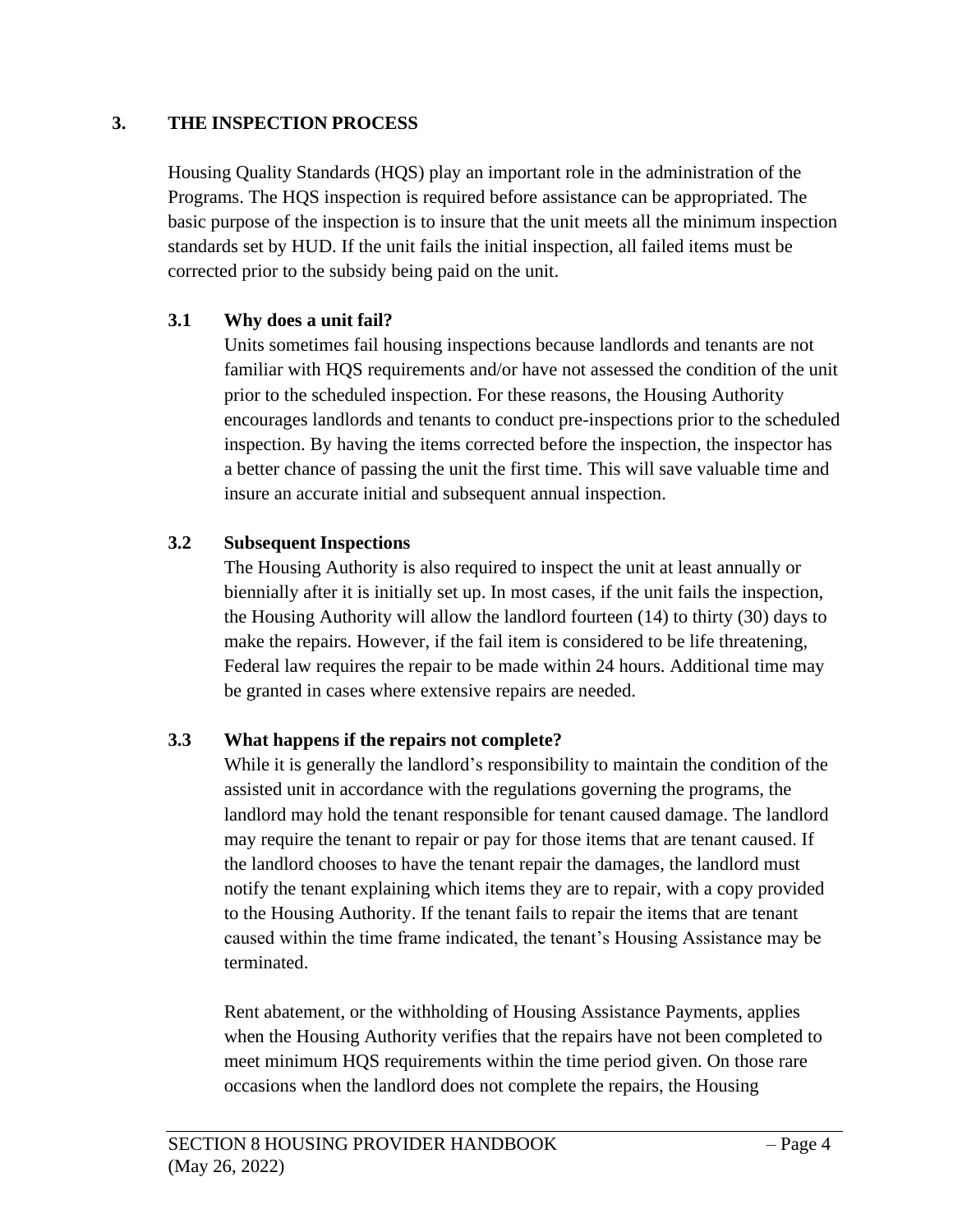Authority's portion of the Contract rent will be abated. Once the repairs have been made, the Housing Assistance Payments will resume, prorated from the date that the unit passes the final housing inspection. The Tenant cannot be held responsible for the abated Housing Assistance Payment.

If the unit remains under abatement and repairs are not completed, the Housing Authority will notify the tenant and the landlord that the Section 8 Housing Assistance Payments Contract will be terminated and no further assistance will be paid on this unit. The tenant can either stay in the unit and pay the full rent or move from the unit provided proper notice has been given to the landlord.

#### <span id="page-8-0"></span>**3.4 The Most Common Deficiencies Resulting In A Failed Inspection**

Housing Assistance Payments will be effective the day the unit passes HQS or the day the tenant receives the keys, whichever is later. The unit will then be inspected annually or biennially to ensure that it remains in compliance with HQS.

The landlord and tenant should complete a move in checklist report on their own as required by Washington State Landlord Tenant Law. A copy of this report should be given to the tenant and retained in their file.

#### *3.4.1 Entry Doors*

Must lock securely. Check the weather-stripping. If there are gaps that let air in, weather-stripping must be applied. Check the doorjamb and strike plate for defects.

#### *3.4.2 Windows*

Those designed to open must open and must have a permanent lock attached. (Sticks and thumbscrews are not accepted as locking devices). The windowpanes must not be broken or cracked.

#### *3.4.3 Electrical Hazards*

HUD requires that a unit must be free of any possible electrical hazards. All electrical outlets and switches must have cover plates that are not cracked and they must be secured to the wall. Also, there can be no exposed wiring in the home and all light fixtures must be properly mounted to the wall or ceiling and must be working. Breaker boxes must have all open spaces filled with knock outs or blank spacers and must not have any exposed wires.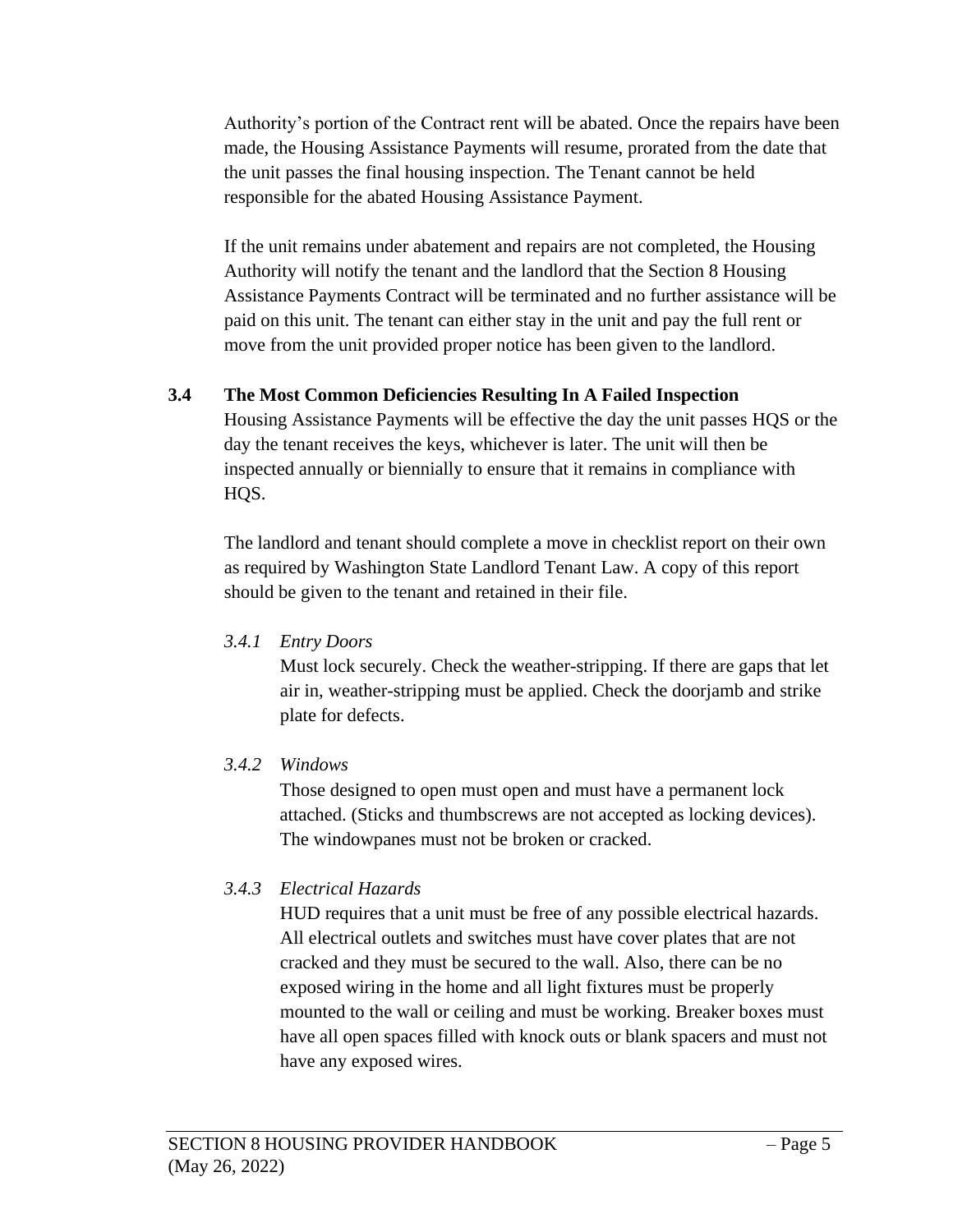#### *3.4.4 Oven/Range*

Clean the range and oven to ensure that it would not be a fire hazard. Burners must lay flat and all elements must be working properly. Be sure all knobs and dials are on the appliance. Please insure filter screen is installed in front of the fan.

#### *3.4.5 Refrigerator*

Check the rubber gasket around the doors. If it's loose or cracked, it needs to be replaced. Also check the kick plate to be sure it is secured at the bottom of the refrigerator.

#### *3.4.6 Heating and Plumbing*

The heating system must be on, working properly, and provide adequate heat. Be sure all heat sources are clear of furniture, bedding, clothing, and other items. Check for any leaks in the plumbing fixtures (sinks, toilets, showers, etc.) and repair if necessary.

#### *3.4.7 Hot Water Heaters*

Must have a pressure relief valve and discharge line that extends to within 6 inches of the floor. Discharge tubing must be of the appropriate type of material – either galvanized steel or copper or CPVC piping (Do not use PVC). There should be no exposed wires. In addition, flammable material should not be stored near the hot water tank.

#### *3.4.8 Flooring*

Carpets that are frayed or torn, or vinyl, tile or linoleum that would be a tripping hazard must be repaired. Exposed carpet tacks or thresholds, which are loose, must be repaired. Please check and repair floors that have dry rot. Dry rot is commonly found in the bathroom, around the bathtub and toilet.

#### *3.4.9 Inoperable Smoke Detectors and Carbon Monoxide Detectors*

A smoke detector and a carbon monoxide detector must be on each floor of the dwelling unit and must have a tester button. Units occupied by a hearing impaired persons, must be equipped with a smoke alarm designed for the hearing impaired and mounted in the bedroom occupied by the hearing impaired individual.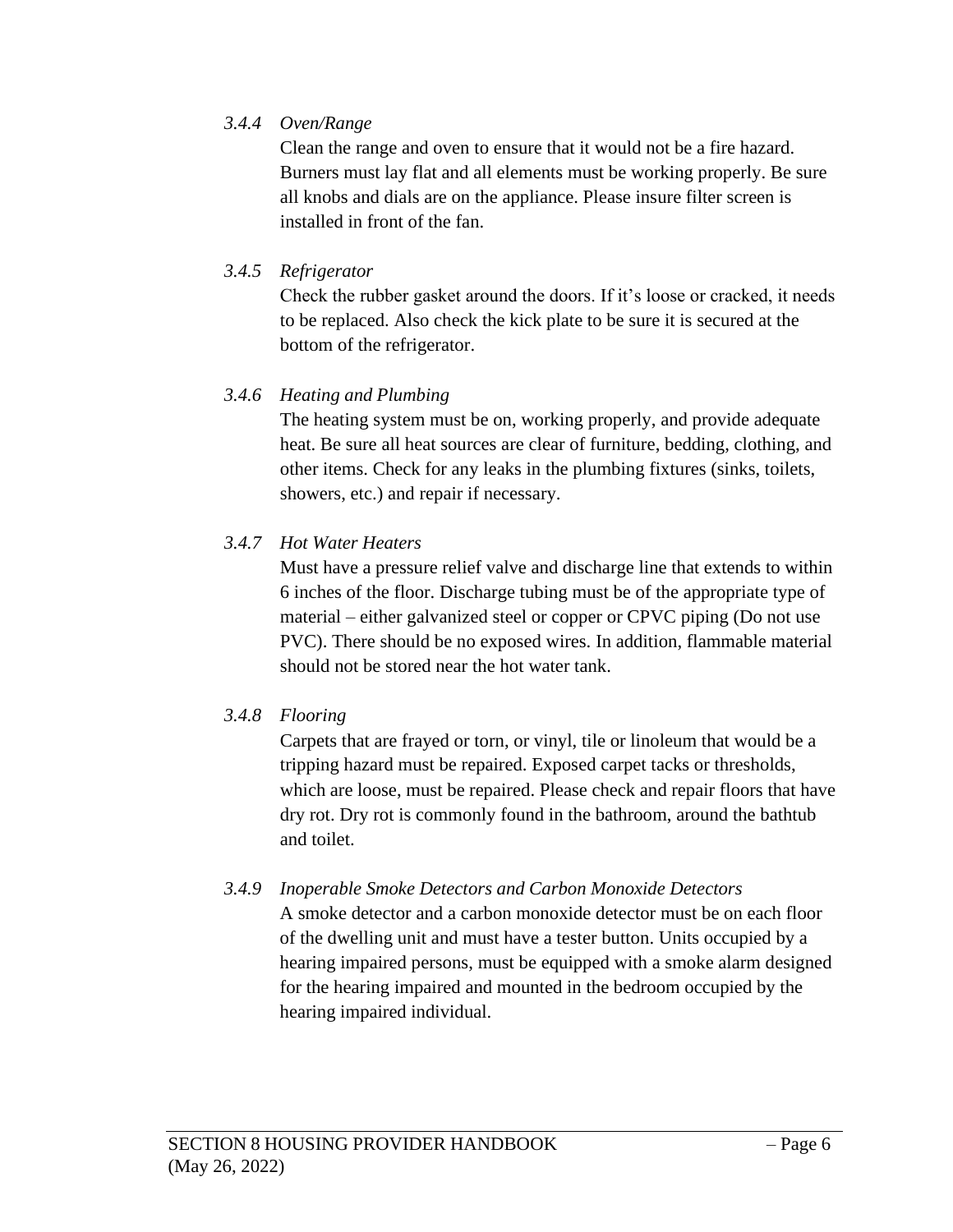#### *3.4.10 Ventilation*

Inoperable bathroom fans or no ventilation (i.e. no window) would result in a fail rating.

#### *3.4.11 Decks, Railings, Steps*

All stairways with 4 or more risers must have a handrail. The handrail must run the length of the stairway and be securely supported in order to provide adequate safety for the user. Decks, rails and steps, must also be free of dry rot and tripping hazards. Railings are required for decks porches or steps that are over 30 inches from the ground.

#### *3.4.12 Peeling Paint*

A home built prior to 1978, must not have deteriorated or peeling paint on the inside and outside of the unit if the unit is occupied by children under the age of six. In addition, a unit with badly deteriorated paint that has the substrate exposed would be required to repair regardless of year built or age of occupants.

#### <span id="page-10-1"></span><span id="page-10-0"></span>**4. INSPECTION PREPARATION**

#### **4.1 Checklist**

Please use this checklist as a guide to help ensure your unit is prepared for an inspection.

#### *4.1.1 FRONT and BACK DOOR*

- ❑ Check for cracked doorjamb and frames.
- ❑ Check weather stripping around on all exterior doors for air leaks.
- ❑ Check locks on all exterior doors to ensure that locks, dead bolts, knobs and locks work.
- ❑ Panes in windowed doors should be in good condition with no cracks or breaks.

#### *4.1.2 ENTRY WAY*

❑ Check that floor coverings are secured to floor. Carpet must be tacked down with no fraying and vinyl must be securely affixed.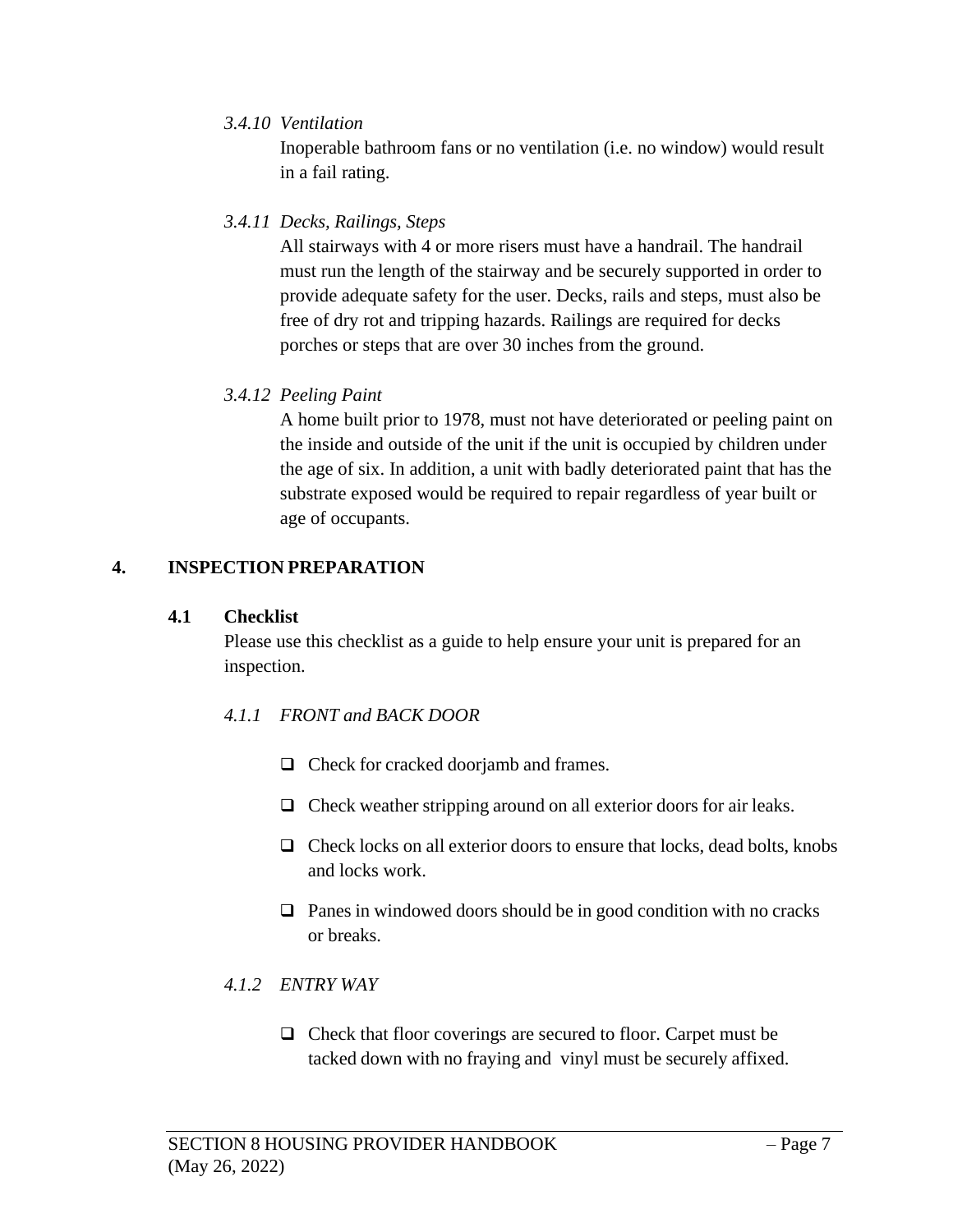#### *4.1.3 HALLWAYS*

- ❑ Closet doors must be on track and/or hung on hinges. Carpet must be tacked down with no fraying and vinyl must be securely fixed.
- ❑ ONE smoke detector is required on each living area level. Smoke detectors must work when tester button is pushed.
- ❑ ONE carbon monoxide detector is required on each living area level.

#### *4.1.4 LIVING ROOM*

- ❑ All electrical outlets must work and be wired properly with no broken or cracked covers.
- ❑ Check that floor coverings are secured to floor. Carpet must be tacked down with no fraying or carpets hooks exposed and vinyl must be securely fixed to floor.
- ❑ All windows must open and have permanent working locks attached to windows. A stick or bar is a secondary lock.
- $\Box$  All windows must be mildew/mold free.
- ❑ Fireplaces must have grates and screens. Check for chipped, broken or cracked tiles in front of fireplace.
- ❑ All unit heat sources must work properly.

#### *4.1.5 KITCHEN*

- ❑ All furnished appliances must work properly. Check stove burners and oven, refrigerator and dishwasher.
- ❑ Refrigerator door seal must not have cracks or rips.
- ❑ Flooring must be secured to floor.
- □ Garbage disposal must work and all wiring must be properly secured and installed.
- ❑ Plumbing and pipes must work with no leaks or mold under sink or on walls and backsplash.
- ❑ Range hood fan and light must work.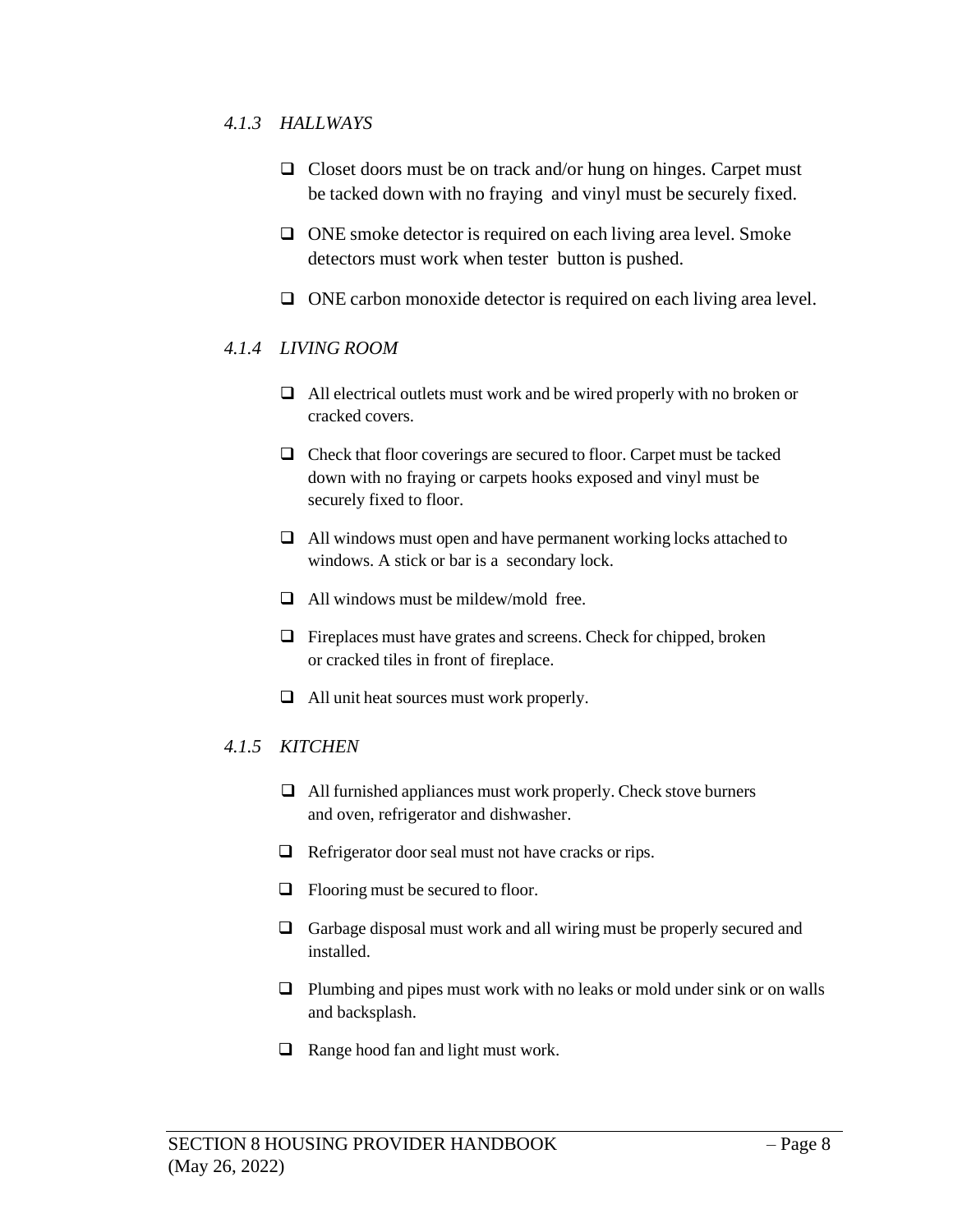$\Box$  Cabinet edges must be smooth with minimal chips or cracks and doors must be secured to wall or floor.

#### *4.1.6 BEDROOMS*

- ❑ A minimum of one outlet and an overhead light or two outlets are required in each bedroom.
- ❑ All outlets must work and be wired correctly. 3 prong outlets must be grounded.
- ❑ All windows must open and have permanent working locks attached to windows. A stick or bar is a secondary lock.
- ❑ Windows must be mildew/ mold free.
- ❑ Closet doors must be on track and/or hung on hinges. Carpet must be tacked down with no fraying and vinyl must be securely fixed. Carpet hooks should not be exposed.
- ❑ The number of bedroom listed should match Pierce County Assessor's office records.
- *4.1.7 BATHROOM*
	- ❑ Plumbing and pipes must work with no leaks or mold under sink or on walls and backsplash.
	- ❑ Towel bars need to be secured to wall.
	- ❑ Bath tub, toilet and sink need to work properly and be in good condition.
	- ❑ Toilet must be secured to the floor with no leaks.
	- ❑ Bath tub must be caulked around wall and sealed on floor at base and be mildew free.
	- ❑ Walls, floors and ceiling must have no leaks, moisture or water soft spots, mildew, cracking or Chipping paint.
	- ❑ Bath fan must work properly, not drip or have a window that opens for ventilation.
	- ❑ Cabinet edges must be smooth with minimal chips or cracks and doors must be secured to wall or floor.
	- ❑ All outlets must work and be wired correctly with no cracked or broken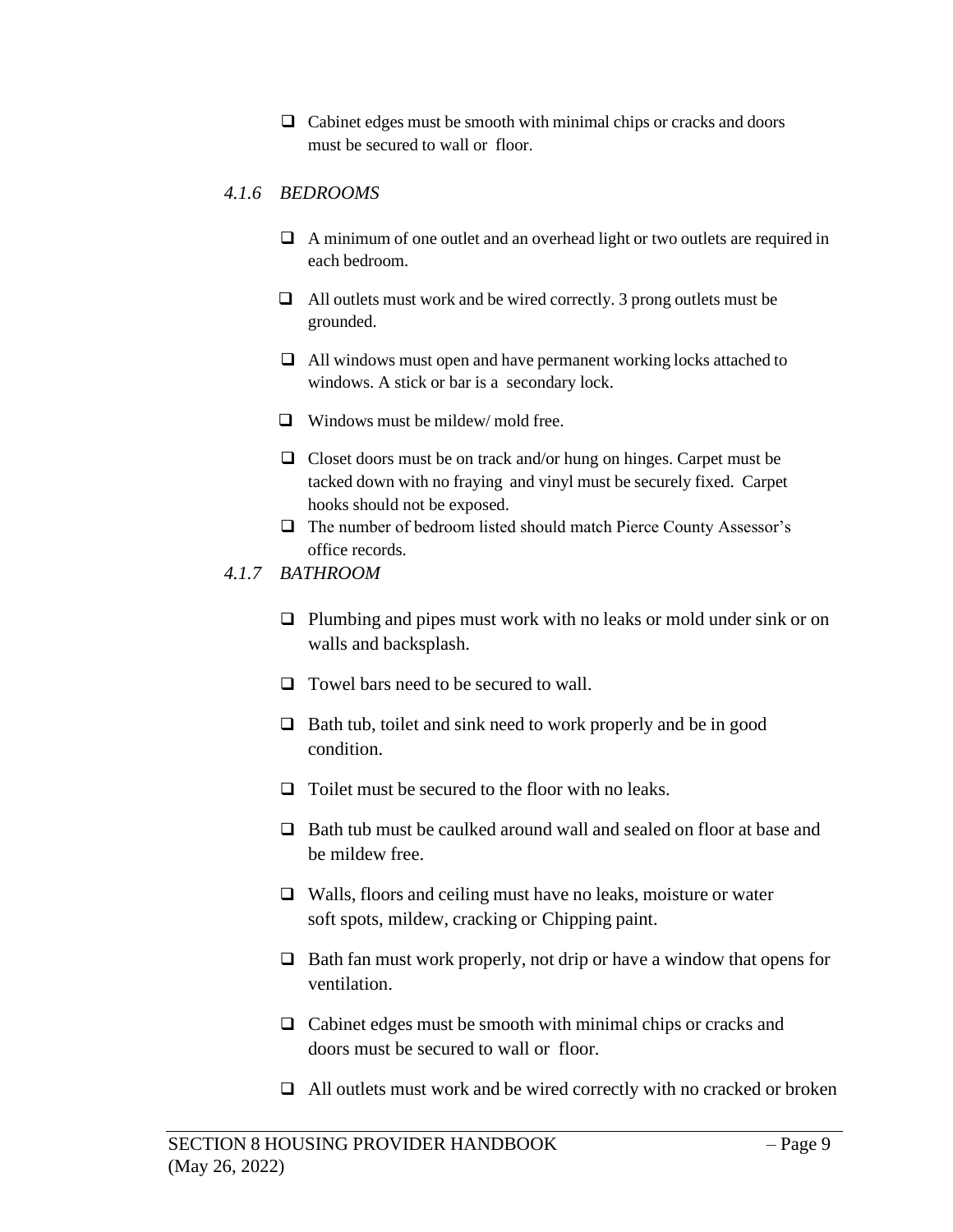covers.

- $\Box$  A working ground fault interrupter (GFI) outlet is required (applies to newer or remodeled units).
- ❑ A working light is required and the bulb must have a cover.

#### *4.1.8 CIRCUIT BREAKER BOX and ELECTRICAL SYSTEM*

- $\Box$  The box must have a door and be sealed in wall with no space between the wall and the box.
- ❑ If unit has ungrounded system, two-pronged outlets or working ground fault interrupter (GFI) outlets are required.

#### *4.1.9 HOT WATER TANK*

- ❑ The tank must have a pressure relief valve.
- $\Box$  The discharge line pipe must be made of galvanized steel or hard copper or CVPC pipe. The pipe must be within 6 inches of the floor.

#### *4.1.10 EXTERIOR*

- ❑ All down spouts and gutters should be secured to the building structure.
- □ The exterior area and yard should be clear of glass, boards with nails, trash, and other debris and hazards.
- ❑ Appliances cannot be stored outside in the yard, on the porch or stairs.
- $\Box$  No cars with broken windows, flat tires or otherwise non-working vehicles can be parked or stored on the property.
- ❑ All surfaces must be in good condition and free from cracked and chipped paint. All wood must be free from holes and porches and supports must be structurally sound.
- ❑ Working lights are required above exterior doors.
- ❑ All cabanas, laundry rooms or other extra areas designated for the Tenant's use must be lit, hazard free and have smoke detectors.
- ❑ Four or more stairs anywhere on the property or inside the structure require a handrail.

#### *4.1.11 MISCELLANEOUS*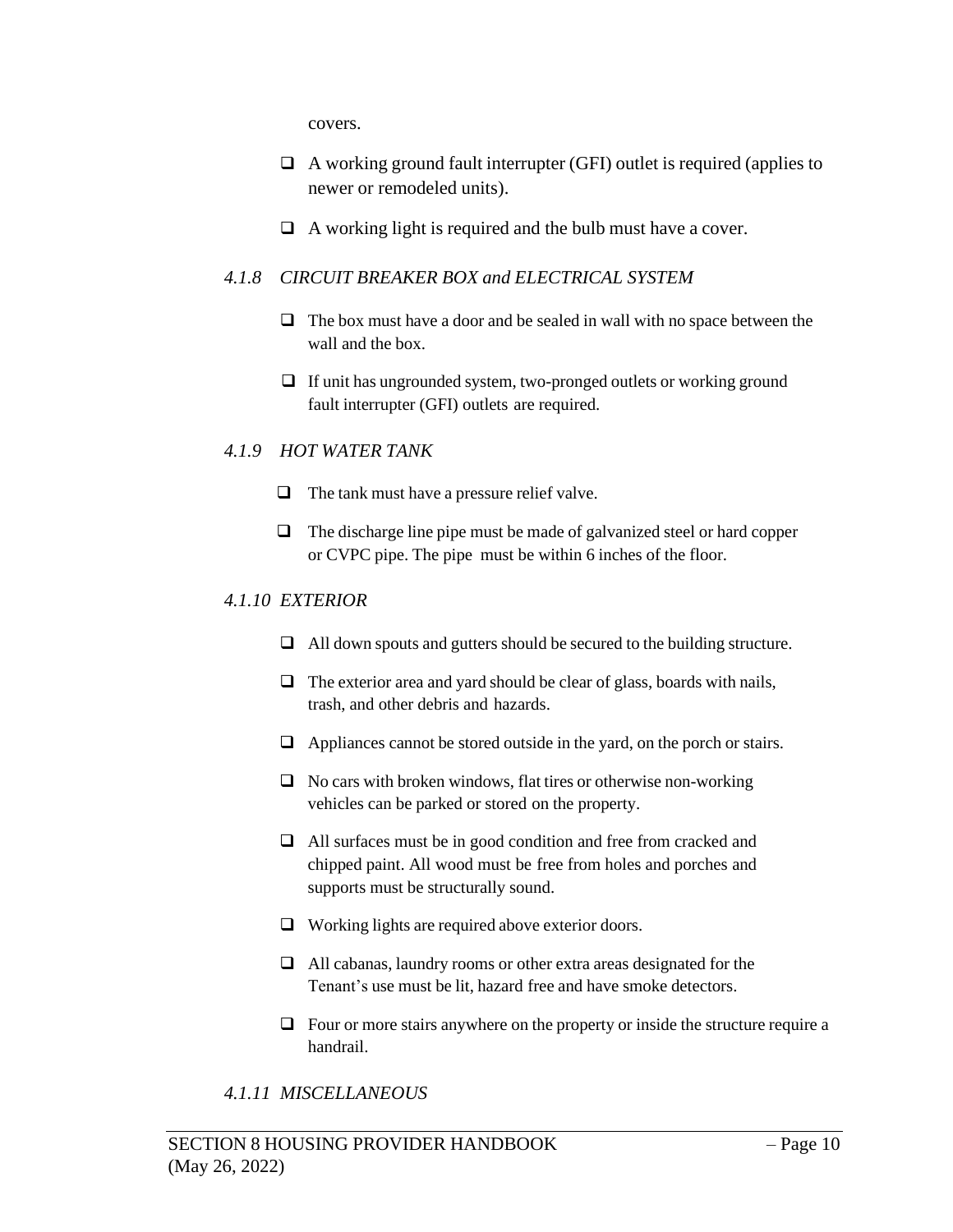- $\Box$  Exterior doors are the only doors that can have locks where a key is necessary to unlock them. . A privacy lock can be installed on bedroom and bathroom doors as long as a key is not necessary to lock or unlock the door(s)
- ❑ Doors need striker plate and should close properly.
- ❑ Check for cracked door jamb and frames.
- ❑ Walls should be free of large holes and in good repair.
- $\Box$  The entire unit must be for the sole use of the tenant. Landlord cannot store personal belongings there and rooms can't be locked off with access denied to tenant. The exception would be a separate garage or structure that does not have any utilities provided by subject unit. Exterior will be inspected.

#### <span id="page-14-1"></span><span id="page-14-0"></span>**5. POLICIES AND PROCEDURES**

#### **5.1 What Are Payment Standards?**

A "Payment Standard" is used to calculate the monthly housing assistance payment for a family. Tacoma Housing Authority establishes Payment Standard amounts for each unit size. The Payment Standard is the maximum monthly subsidy payment.

# Payment Standards and Utility Allowances (12/01/2021)

|                               | <u>ayıncın ətanadı as</u>         |                               |          |              |                |   |                                                 |        |        |                |        |  |
|-------------------------------|-----------------------------------|-------------------------------|----------|--------------|----------------|---|-------------------------------------------------|--------|--------|----------------|--------|--|
| <b>Bedroom</b><br><b>Size</b> | <b>Payment</b><br><b>Standard</b> | Sewer/<br>water               |          | $0 - BD$     | $1-BD$         |   | $2-BD$                                          | $3-BD$ | $4-BD$ |                | $5+BD$ |  |
| $\mathbf 0$                   | \$1056                            | <b>Landlord</b>               |          | \$58         | \$62           |   | \$78                                            | \$102  | \$127  |                | \$140  |  |
| $\mathbf{1}$                  | \$1162                            | pays                          |          |              |                |   |                                                 |        |        |                |        |  |
| $\overline{2}$                | \$1484                            | <b>Tenant pays</b>            |          | \$149        | \$155          |   | \$194                                           | \$246  | \$300  |                | \$339  |  |
| 3                             | \$2108                            | <b>HOP Subsidies</b>          |          |              |                |   |                                                 |        |        |                |        |  |
| $\overline{4}$                | \$2540                            |                               |          |              |                |   |                                                 |        |        |                |        |  |
| 5                             | \$2921                            | <b>Bedroom</b><br><b>Size</b> | $\bf{0}$ | $\mathbf{1}$ | $\overline{2}$ | 3 | 4                                               | 5      | 6      | $\overline{7}$ | 8      |  |
| $6\phantom{1}6$               | \$3302                            |                               |          |              |                |   |                                                 |        |        |                |        |  |
| $\overline{7}$                | \$3683                            | <b>Fixed</b>                  | \$528    | \$581        |                |   | \$742 \$1054 \$1270 \$1461 \$1651 \$1842 \$2032 |        |        |                |        |  |
| 8                             | \$4064                            | Subsidy                       |          |              |                |   |                                                 |        |        |                |        |  |

#### **Payment Standards Utility Allowances**

#### SECTION 8 HOUSING PROVIDER HANDBOOK (May 26, 2022)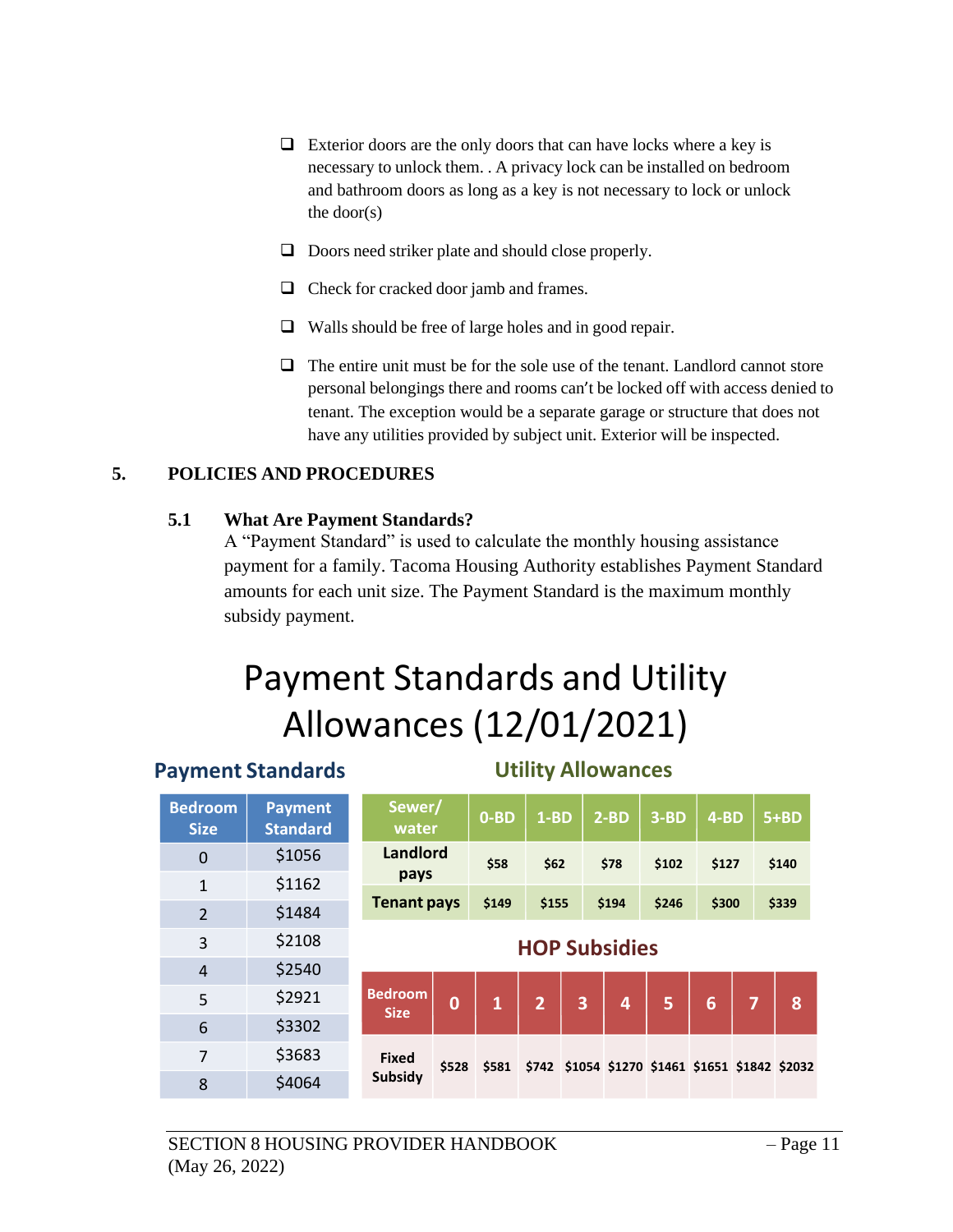#### <span id="page-15-0"></span>**5.2 What is the Utility Allowance?**

The utility allowance is the HA's estimate of the average monthly utilities needed for an energy-conscious household. If all utilities are included in the rent, there is no utility allowance.

#### <span id="page-15-1"></span>**5.3 Dwelling Leases and Contracts**

Dwelling leases and Housing Assistance contracts need to be signed before payment on a unit can begin. Landlords who use a standard dwelling lease for their unassisted units must continue to use their own lease, in conjunction with the HUD mandated lease addendum, for all Program contracts, a copy of the lease must be submitted to the Housing Authority prior to payment being made.

There may be a slight delay of one to two weeks for the first subsidy payment to reach the landlord due to in-house accounting procedures. Subsequent payments will be made the first working day of each month. To guarantee safe and quick receipt of the monthly payment, we encourage Landlords to sign up for Direct Deposit. The landlord, in accordance with the lease, should collect the tenant's portion of rent as well as their deposit amount. Collecting amounts that are not listed on the contract is a violation of the program

#### <span id="page-15-2"></span>**5.4 Annual Rent Increases**

Units on the Section 8 program are eligible for a rent increase after the initial 12 month term. An owner's request for a rent increase must be submitted to the PHA 60 days prior to the date of the proposed increase (cannot be within the first year of the original HAP contract), and must include the new rent amount the owner is proposing. All rents adjustments will be effective the first of the month following 60 days after the PHA's receipt of the owner's request or on the date specified by the owner, whichever is later.

The PHA may not approve and the owner may not receive any increase of rent to owner until and unless the owner has complied with requirements of the HAP contract, including compliance with HQS. The owner may not receive any retroactive increase of rent for any period of noncompliance.

THA utilizes an on-line request form that helps ensure prompt handling of the request.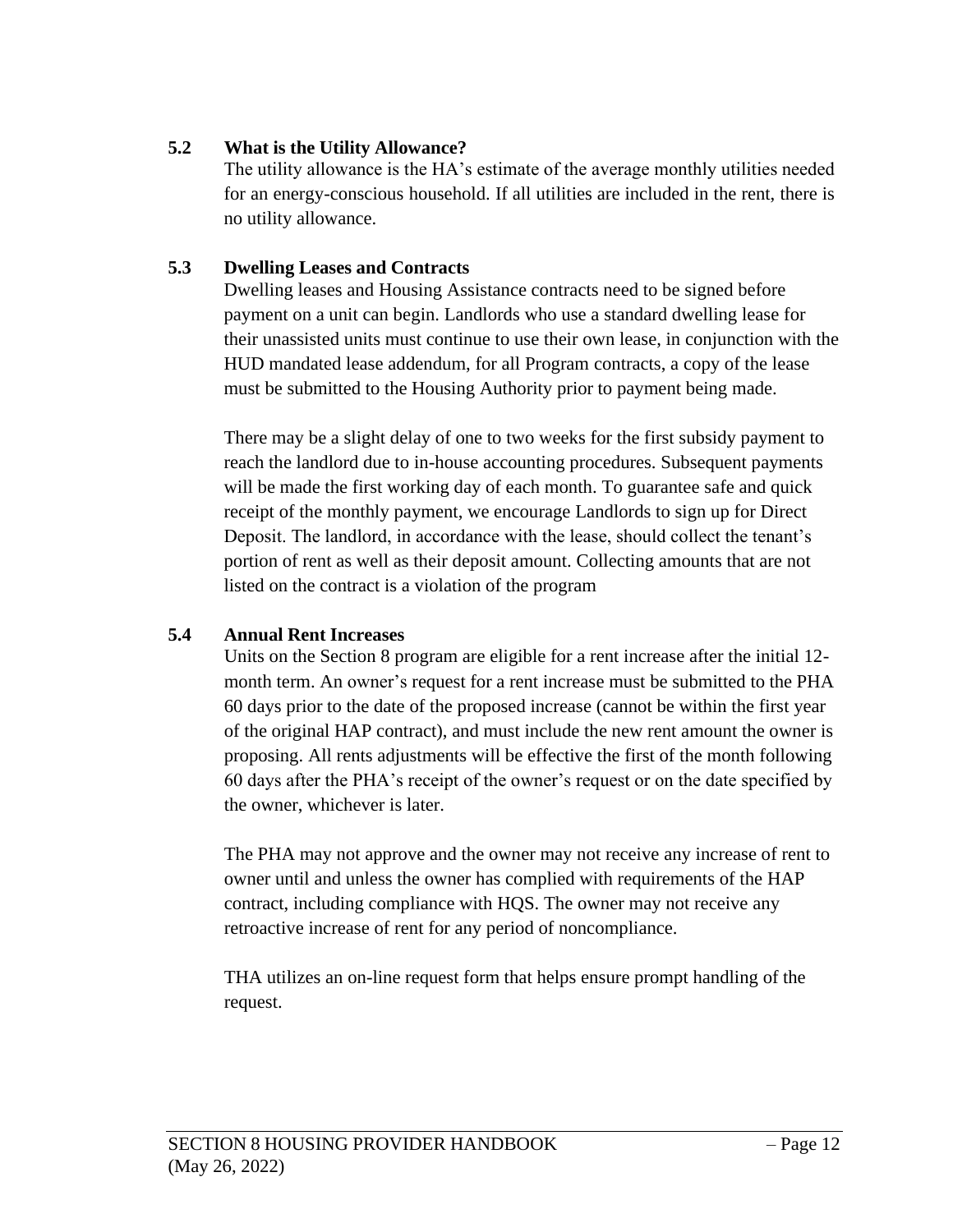On the Section 8 program, there is no limit on the amount of rent increase; however, the rent must continue to be reasonable to similar units in the area. It is important to remember that affordability may become a factor if their portion gets too high for them to pay.

#### <span id="page-16-0"></span>**5.5 What are the Responsibilities of the Landlord?**

The landlord has an obligation to both the Housing Authority through the Housing Assistance Payments (HAP) Contract and to the tenant through the dwelling lease. The HAP contract states a landlord agrees to the following:

- 1. The landlord will maintain the unit and premises in accordance with the Housing Quality Standards.
- 2. The landlord will assure that the unit is leased only to those family members listed on the lease.
- 3. The landlord will assure that the total rent for the unit does not exceed rents charged for other unassisted units in the premises.
- 4. The landlord has not and will not receive any other form of payment for the unit while under contract.
- 5. The landlord will assure that the family does not own or have any interest in the unit.
- 6. The landlord is not related in any way to the family (except in the case of a disabled resident) nor does the landlord currently reside in the unit.
- 7. The landlord will not commit fraud, bribery, drug-trafficking, or any other corrupt or criminal action.
- 8. The landlord will enforce the tenant obligations listed on the lease, especially those involving illegal drug use and violent criminal activity.
- 9. The landlord will decide what utilities the tenant will be responsible for and what utilities will be included in the rent.

The obligation to the tenant is outlined in the lease or lease addendum whereby the landlord agrees to maintain the unit in accordance to the Housing Quality Standards and to enforce the tenant obligations listed on the lease.

#### <span id="page-16-1"></span>**5.6 What Are the Responsibilities of the Tenant?**

In order to participate on the Section 8 program, a tenant has responsibilities to both the landlord and the Housing Authority. The tenant responsibilities to the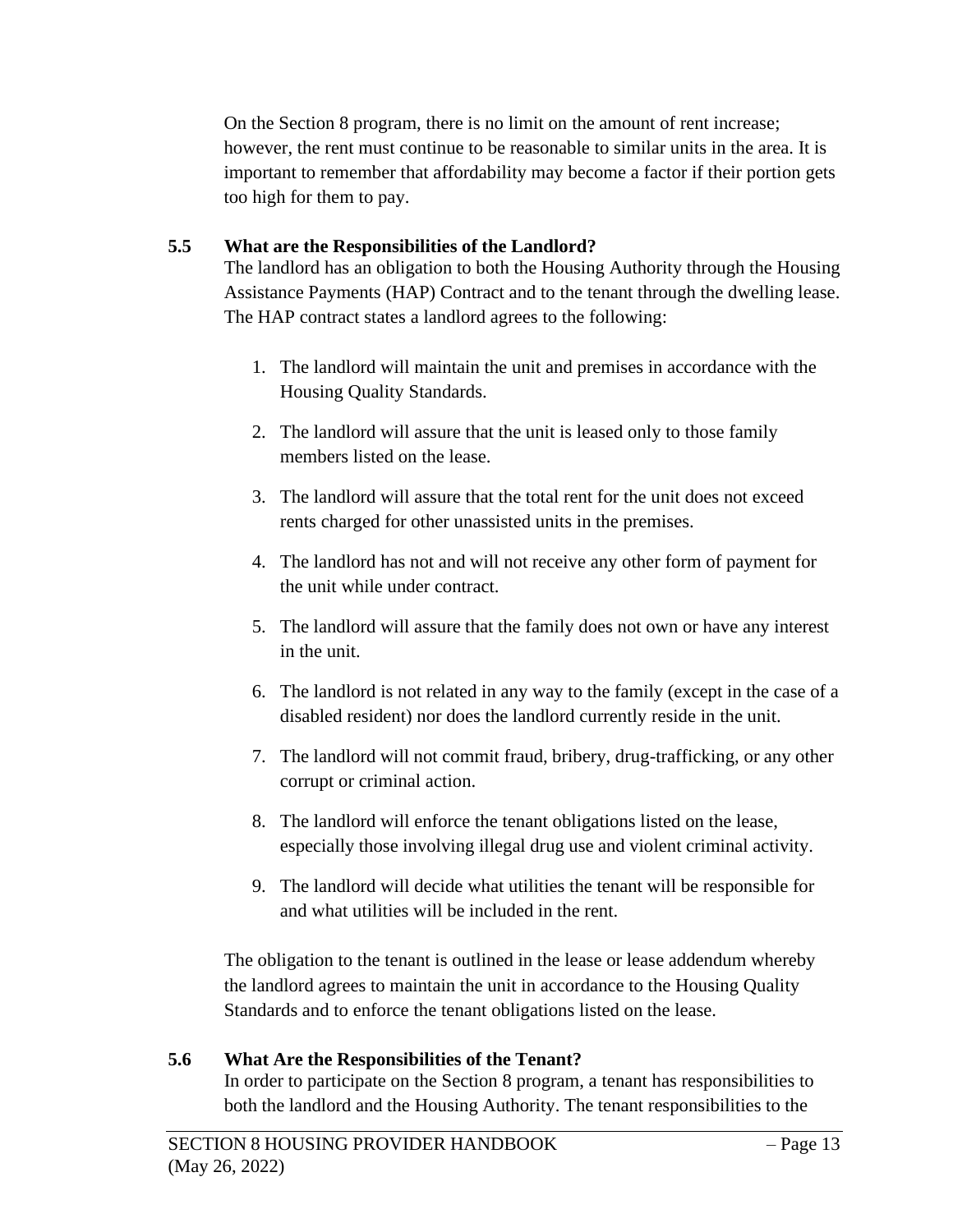landlord are listed on the lease or lease addendum and include, but are not limited to, such items as:

- Payment of rent and any utilities listed as their responsibility.
- To use the unit as their principal place of residence.
- Not to sublease the unit or allow unauthorized people to reside in the unit.

The tenant responsibilities to the Housing Authority are listed on the Voucher and include, but are not limited to the following:

#### The family MUST:

- Supply any information that the Housing Authority or HUD determines to be necessary including evidence of citizenship or eligible immigration status, and information for use in a regularly scheduled reexamination or interim reexamination of family income and composition.
- Promptly notify the Housing Authority in writing when the family is away from the unit for an extended period of time in accordance with Housing Authority policies.
- Notify both the Housing Authority and the landlord in writing before moving out of the unit or terminating the lease.
- Allow the Housing Authority to inspect the unit at reasonable times and after reasonable notice.
- Request Housing Authority written approval to add any family member as an occupant of the unit.
- Give the Housing Authority a copy of any landlord issued eviction notice.
- Supply true and complete information.

#### The family (including each family member) must NOT:

- Own or have any interest in the unit (other than in a cooperative, or landlord of a manufactured home leasing a manufactured home space).
- Commit any serious or repeated violation of the lease.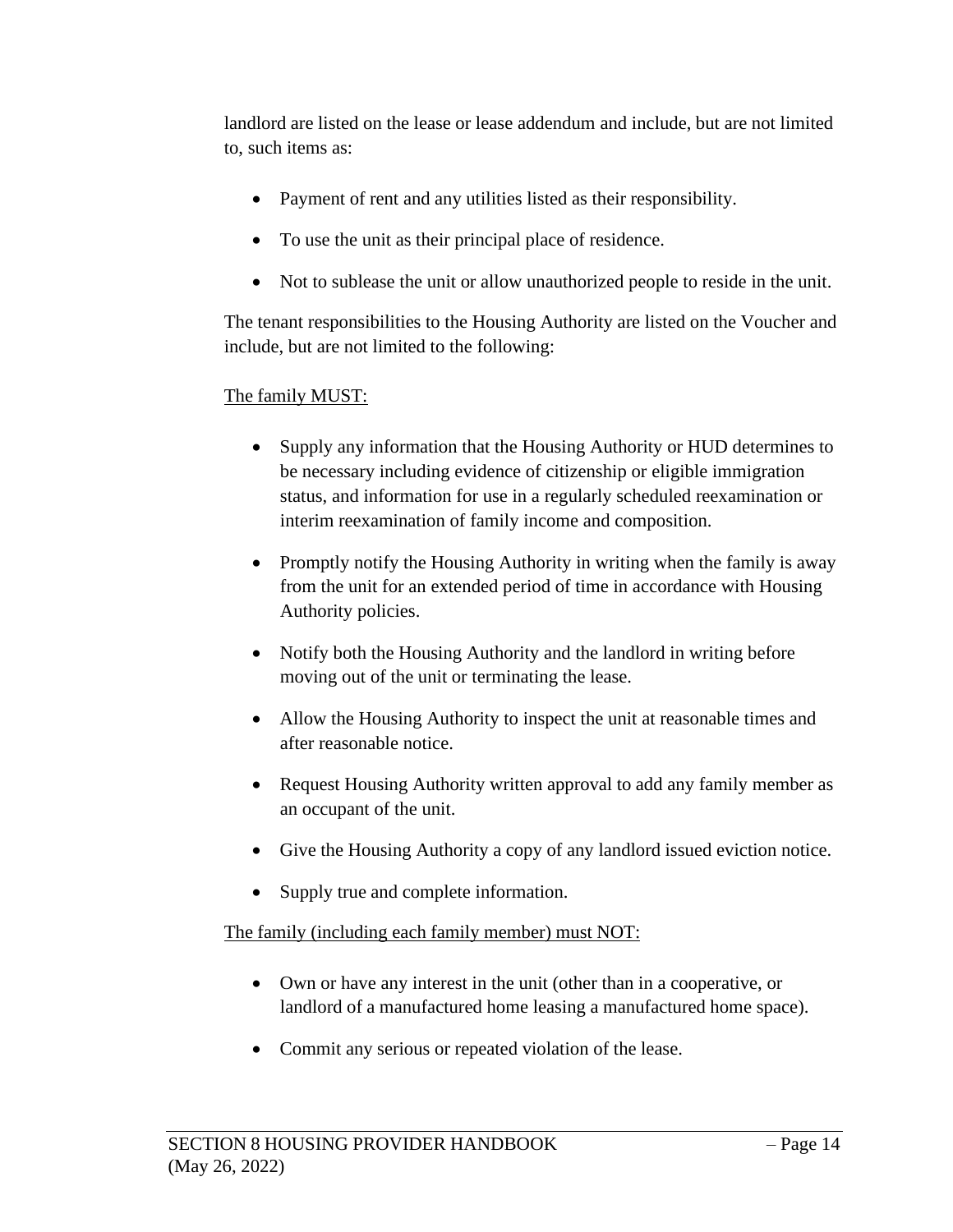- Commit fraud, bribery or any other corrupt or criminal act in connection with the program.
- Participate in illegal drug or criminal activity.
- Sublease or sub-let the unit or assign the lease or transfer the unit.
- Damage the unit or premises (other than damages from ordinary wear and tear) or permit any guest(s) to damage the unit or premises.

#### <span id="page-18-0"></span>**5.7 Termination of Assistance by the Housing Authority**

Although the Housing Authority will work with tenants and landlords in an attempt to overcome any problems which may occur while on the Section 8 program, there may come a time where the only option left is to terminate the housing assistance payments which are being made on the tenants' behalf. Listed below is a non-inclusive list of reasons for termination:

- If the family has engaged in or threatened abusive or violent behavior toward Housing Authority personnel;
- If the family has not reimbursed any Housing Authority for amounts paid to a landlord under a HAP contract for rent, damages to the unit, or other amounts owed by the family under the lease;
- If the family breaches an agreement with the Housing Authority to pay amounts owed to a Housing Authority, or amounts paid to a landlord by a Housing Authority. At its sole discretion, the Housing Authority may elect to offer an agreement to pay amounts owned to a HA or amounts paid to a landlord by a Housing Authority. The terms of any such agreement shall be prescribed solely by the Housing Authority;
- If the family violates their family obligations listed for the Program;
- If any member of the family fails to sign and submit consent forms for obtaining necessary information.

If the Housing Authority initiates an action to terminate the assistance, written notice of this decision will be sent to the landlord. However, the tenant has the right to request an Informal Hearing to contest the decision. If an Informal Hearing is held, the Landlord would be notified if the decision to terminate was reversed.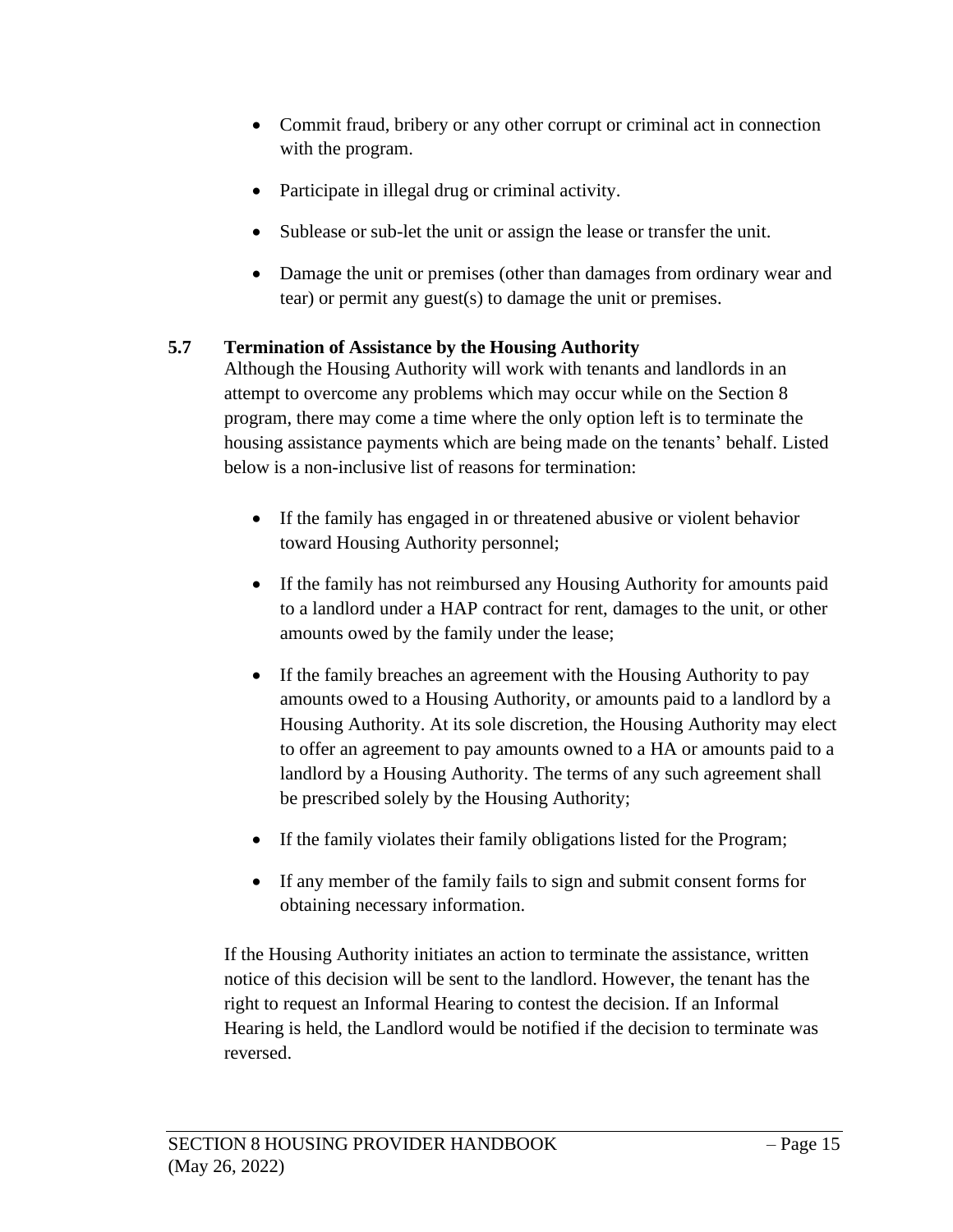#### <span id="page-19-0"></span>**5.8 Termination of Assistance by Tenant**

In accordance with the lease or lease addendum, a tenant wishing to remain on the program is obligated to remain in the unit for at least 12 months before being given the option to move. However, a tenant may choose to terminate their assistance with the program at any time. If they do, a landlord needs to understand that the Program lease will also terminate ending any obligation for the family to remain in the unit. In these cases, the Housing Authority does advise tenants who wish to move to give proper notice to a landlord in accordance with State and local law. If the tenant wishes to remain in the unit, a landlord will need to have the tenant sign a new lease.

#### <span id="page-19-1"></span>**5.9 Termination of Assistance by the Landlord**

During the term of the lease, a landlord has the right to terminate the tenancy of a tenant who is in violation of the dwelling lease, however, any eviction notice must be issued in accordance with the lease and State and local law. During the first year, the landlord must have cause to terminate the lease. Following the first year, if a new lease is not signed, cause is not necessary. Copies of any eviction notices must be given to the HA at the same time the landlord notifies the tenant.

For questions regarding our processes or policies, please reach out to our Landlord Engagement Specialist at 253-281-7674 or [Aeykel@tacomahousing.org.](mailto:Aeykel@tacomahousing.org) Information is also available at [www.TacomaHousing.org.](http://www.tacomahousing.org/)

**Residential Landlord –Tenant Act** Chapter 59.18 RCW <http://apps.leg.wa.gov/rcw/default.aspx?cite=59.18>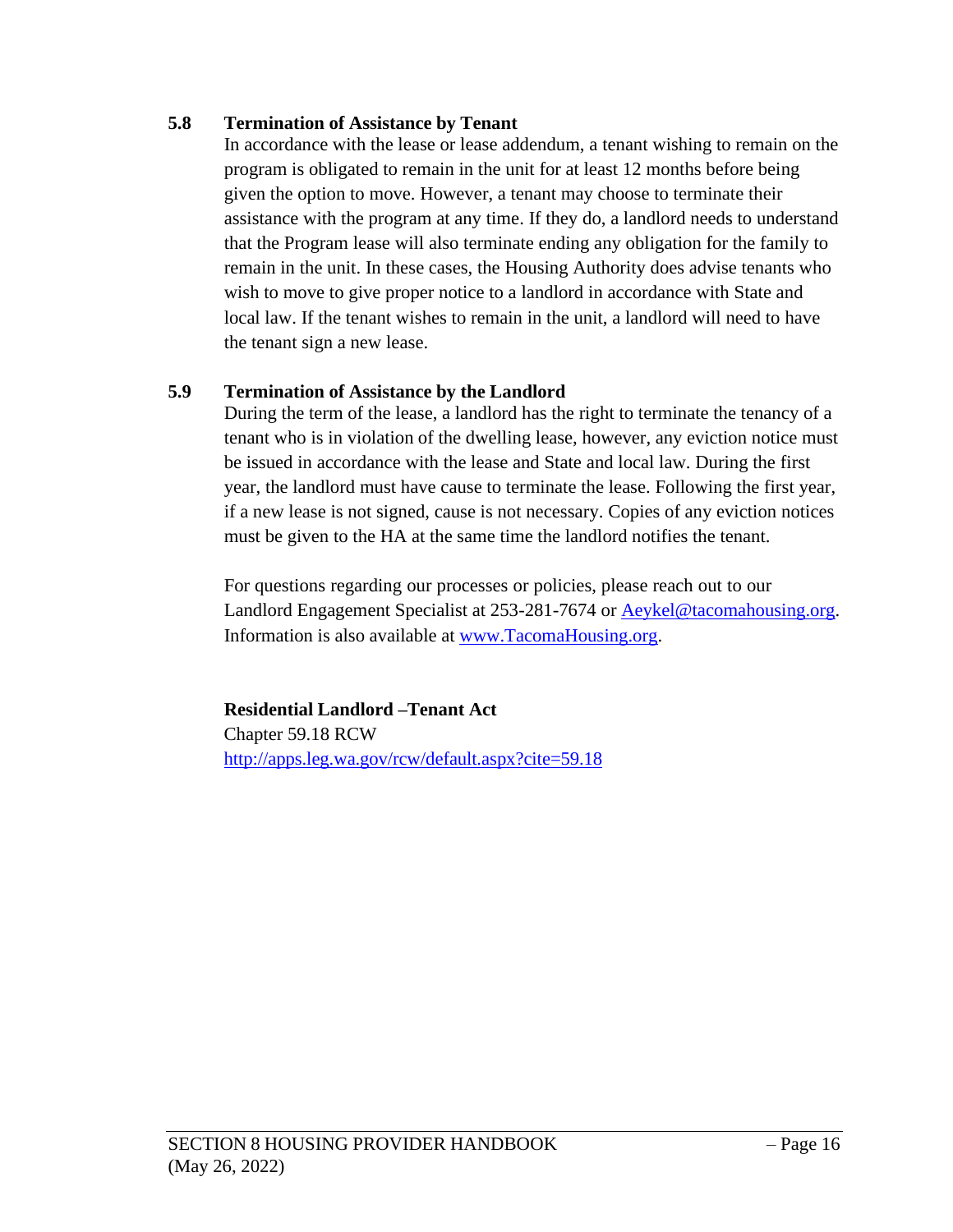

## Tacoma **Housing Authority**

# **Landlord Journey Map**

#### **List Unit**

While applicants can find your unit on all the usual spots like Craigslist, consider marketing directly

to THA voucher holders

2

3

at <https://airtable.com/shrazEPffm5YNz1S2>

#### **Rent Increases**



#### **Subsidy Ending**

HCV works closely with participants to make sure they keep their subsidy for as long as they need it. We will communicate with you prior to the subsidy ending.

9

#### **Initiate a Lease**

1

After you complete your tenant screening and select a THA applicant, they will give you a Request for Tenancy Approval (RFTA) form. Complete this and return it to THA.

## **Unit Inspection**

After the RFTA is processed, THA will contact you to schedule an inspection. Prepare the unit to be move-in ready (ask us for the most common reasons an inspection might fail).

#### **Sign Lease & Get Paid** 4

Once a copy of the signed lease is received, THA's rent portion, or Housing Assistance Payment (HAP) contract, is created. We must have a signed HAP contract and copy of the executed lease to release HAP. The HAP is deposited automatically into your bank account each month.



6

".

#### **Report Changes**

Submit ownership or payment information changes with the [Housing Provider Contact](https://www.tacomahousing.org/resources/landlord-forms/)

[Form](https://www.tacomahousing.org/resources/landlord-forms/) . If you enter a new lease or issue a notice to the tenant, send a copy to [Customercare@tacomahousing.o](mailto:Customercare@tacomahousing.org.) [rg.](mailto:Customercare@tacomahousing.org.)

## **Bi-Annual Inspections**

All subsidized units are subject to a bi-annual THA inspection. THA will notify you three weeks in advance. You are not required to attend.



**Tenant Moving**

If your tenant decides to move, list the unit again at affordablehousing.com.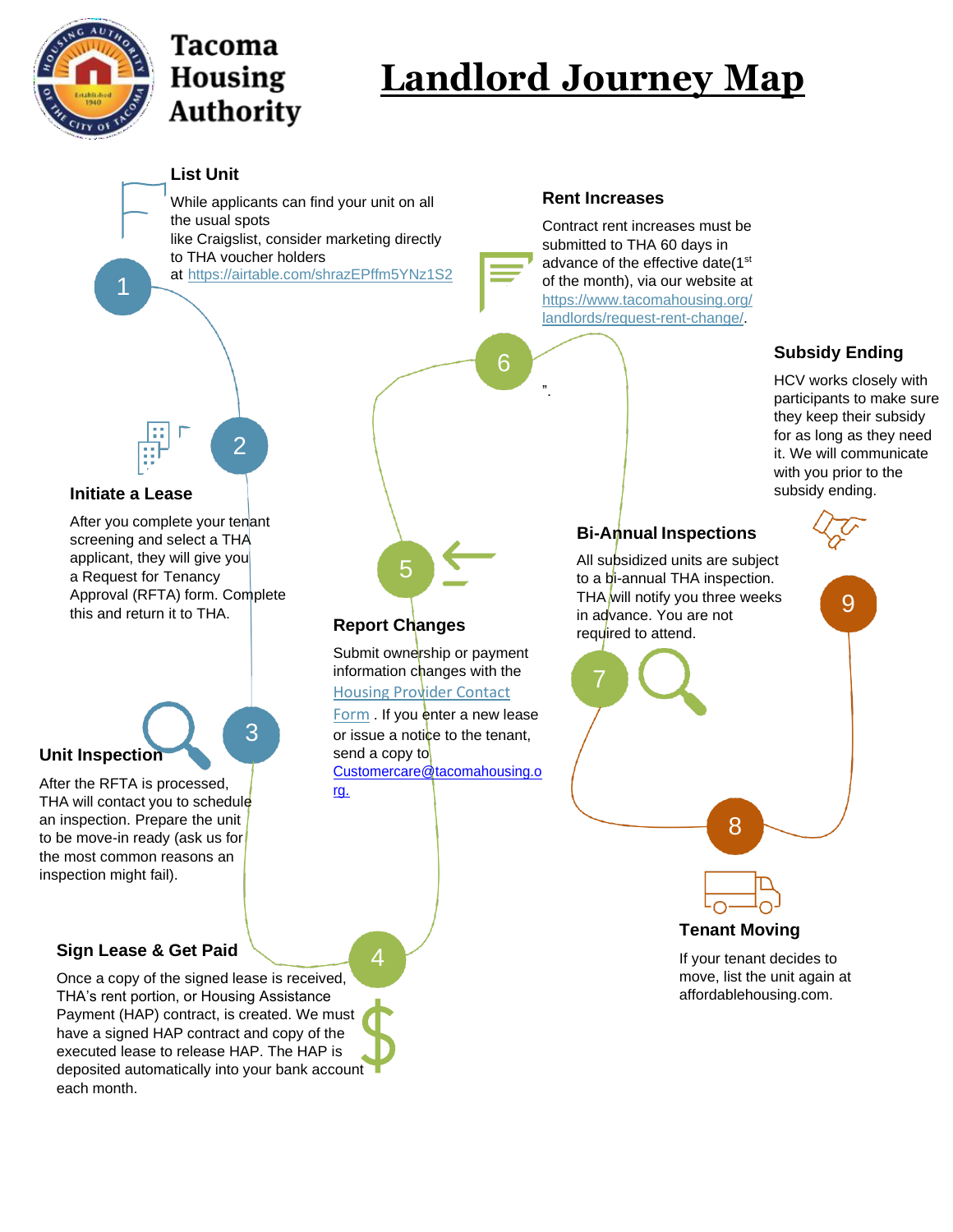

*Please use the Housing Provider Contact Form for the following reasons:* **Submit Request for Tenancy Approval Packet** Select **RFTA Submission** to submit the Request for Tenancy Approval Packet. **New Owner/agent set up or Changes** *Select New Owner/Agent Set up if you purchased a property with a THA client. If you are adding or removing an Agent/Property Manager* **Update Contact Information for**  Select this option to **update email address, phone number, mailing** *address etc.* **Update Banking Information** *Select this option if you need to change the bank account, we make payments to. Or to set up direct deposit.* **Concerns Regarding a THA Client** *Select this option to report concerns regarding a THA client. Please upload notices you have served the client. Please note, THA can not help enforce your lease agreement. If you need legal assistance, please see the Housing Provider Resource Page.*  **Payment Questions** *If you have questions regarding Housing Assistance Payments, please select this option.*  **Rent Change Questions** *If you have questions about a rent change request and it has been more than 60 days after your submission, and you have not heard from THA please select this option.*  **Other**  *Please select other, for additional reasons not listed.*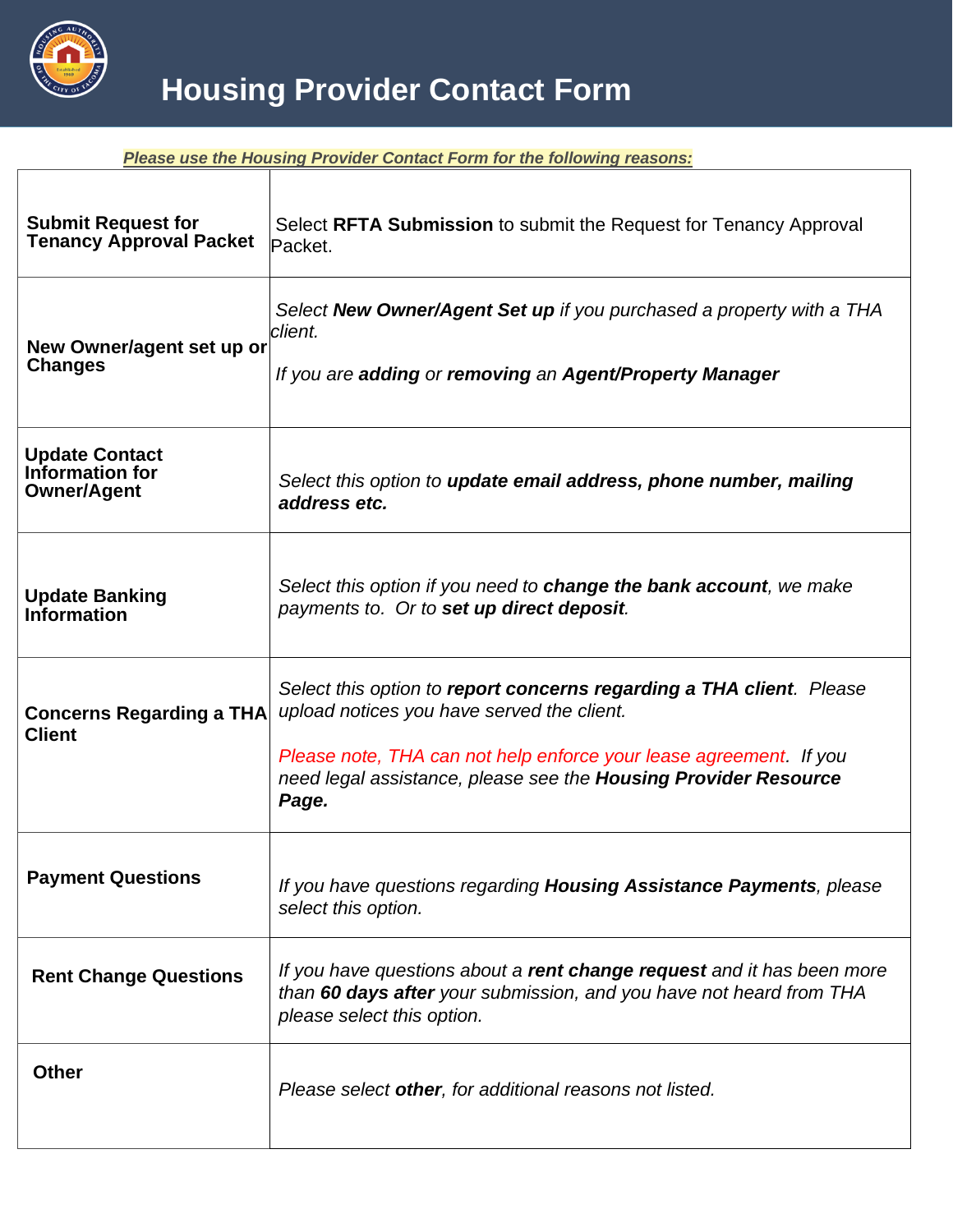

### **Housing Provider Partner Resource List**

#### **Working with Tacoma Housing Authority**

• **Housing Provider Orientation:** Learn about THA's voucher program! Visit THA's You Tube Channel or<https://www.youtube.com/watch?v=bZzxFAE34UA>



#### **Visit [https://Tacomahousing.org/landlords/](https://tacomahousing.org/landlords/) to**

- **[List Vacancies](https://airtable.com/shrazEPffm5YNz1S2)**
	- **[Learn about the Opportunities and Benefits of becoming a THA housing Provider](https://www.tacomahousing.org/landlords/benefits/)**
- **[Request Rent Increases](https://www.tacomahousing.org/landlords/request-rent-change/)**
- **[Housing Provider Contact Form](https://airtable.com/embed/shrAd2cbxDyPsNhSB?backgroundColor=purple)**

#### **Landlord-Tenant Help**

- **Landlord Tenant Program (City of Tacoma):** Comprehensive resource with information on Tacoma's landlord-tenant laws. Call **253-591-5000** or visit [https://www.cityoftacoma.org/government/city\\_departments/equity\\_and\\_human\\_rights/landlord](https://www.cityoftacoma.org/government/city_departments/equity_and_human_rights/landlord-tenant_program)[tenant program.](https://www.cityoftacoma.org/government/city_departments/equity_and_human_rights/landlord-tenant_program)
- **Washington State Attorney General's Office:** Contains resources for landlords and tenants, as well as guidance on dealing with unpaid rent. Visit [www.atg.wa.gov/landlord-tenant.](https://www.atg.wa.gov/landlord-tenant)
- **Washington Law Help:** Information on Washington State laws and self-help resources available at [www.washingtonlawhelp.org](https://www.washingtonlawhelp.org/)
- **Landlord Solutions [www.landlordsolutionsinc.com](http://www.landlordsolutionsinc.com/)**



#### **Financial Assistance for Landlords**

• **WA Landlord Mitigation Program:** Offers reimbursement for certain move-in repairs and damages incurred while housing subsidized tenants. Call **360-725-2949** or visit [www.commerce.wa.gov.](https://www.commerce.wa.gov/)

#### **Associations**

- **The Rental Housing Association of Washington (RHAWA):** Offers advocacy and education services for rental housing owners. Visit [www.rhawa.org](https://www.rhawa.org/) or call **206-283-0816**. THA Housing Providers receive a special offer when registering for a RHAWA membership.
- **Washington Landlord Association:** Has up-to-date information for property owners, resource links, event registration, and a tenant screening service. Visit [www.walandlord.org](https://www.walandlord.org/) or call **360-350-0753**.
- **Washington Multi-Family Housing Association:** Contains information on events, professional certifications, and resources for residential property management companies and multifamily. Visit [www.wmfha.org](https://www.wmfha.org/) or call **425-656-9077**.

#### **Renting Partnerships**

• **Housing Connector:** Free access to an exclusive listing platform, resident referrals, and financial benefits to private property owners and landlords renting to residents in need of housing. Visit [www.housingconnector.com.](https://www.housingconnector.com/)



 $299$